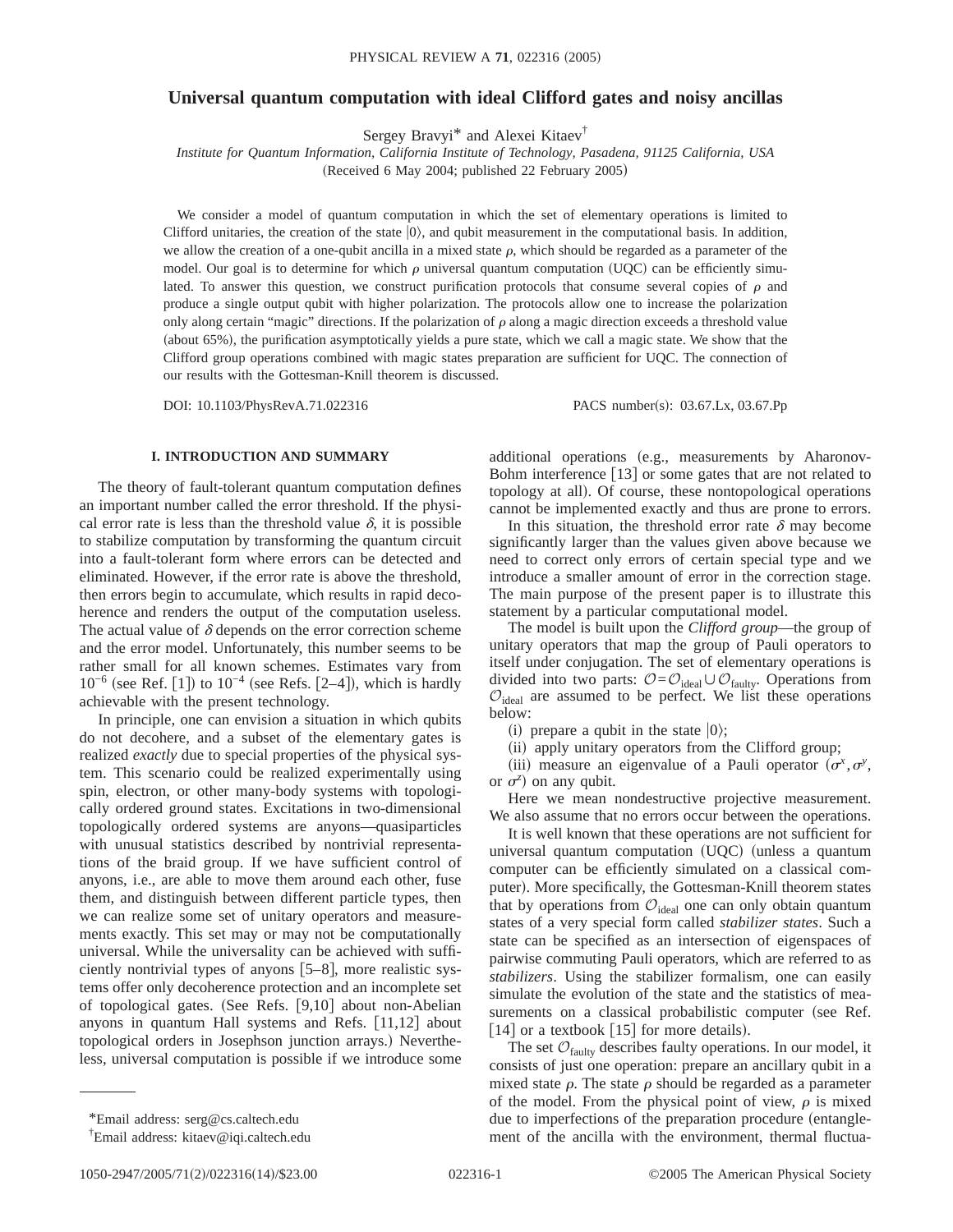tions, etc.). An essential requirement is that by preparing *n* qubits we obtain the state  $\rho^{\otimes n}$ , i.e., all ancillary qubits are independent. The independence assumption is similar to the uncorrelated errors model in the standard fault-tolerant computation theory.

Our motivation for including all Clifford group gates into  $\mathcal{O}_{\text{ideal}}$  relies mostly on the recent progress in the fault-tolerant implementation of such gates. For instance, using a concatenated stabilizer code with good error correcting properties to encode each qubit and applying gates transversally (so that errors do not propagate inside code blocks) one can implement Clifford gates with an arbitrary high precision, see Ref. [16]. However, these nearly perfect gates act on *encoded* qubits. To establish a correspondence with our model, one needs to prepare an *encoded* ancilla in the state  $\rho$ . It can be done using the schemes for fault-tolerant encoding of an arbitrary *known* one-qubit state described by Knill in Ref. [17]. In the more recent paper  $\lceil 18 \rceil$  Knill constructed a scheme of fault-tolerant quantum computation which combines (i) the teleported computing and error correction technique by Gottesman and Chuang  $[19]$ ; (ii) the method of purification of  $CSS$  states by Dür and Briegel  $[20]$ ; and (iii) the magic states distillation algorithms described in the present paper. As was argued in Ref. [18], this scheme is likely to yield a much higher value for the threshold  $\delta$  (it may be up to 1%).

Unfortunately, ideal implementation of the Clifford group cannot be currently achieved in any realistic physical system with a topological order. What universality classes of anyons allow one to implement all Clifford group gates (but do not allow one to simulate  $UQC$ ) is an interesting open problem.

To fully utilize the potential of our model, we allow *adaptive* computation. It means that a description of an operation to be performed at step *t* may be a function of all measurement outcomes at steps 1,...,*t*−1. (For even greater generality, the dependence may be probabilistic. This assumption does not actually strengthen the model since tossing a fair coin can be simulated using  $\mathcal{O}_{\text{ideal}}$  At this point, we need to be careful because the proper choice of operations should not only be defined mathematically—it should be computed by some *efficient algorithm*. In all protocols described below, the algorithms will actually be very simple. (Let us point out that dropping the computational complexity restriction still leaves a nontrivial problem: can we prepare an arbitrary multiqubit pure state with any given fidelity using only operations from the basis  $O$ ?)

The main question that we address in this paper is as follows: For which density matrices  $\rho$  can one efficiently simulate universal quantum computation by adaptive computation in the basis  $O$ ?

It will be convenient to use the Bloch sphere representation of one-qubit states:

$$
\rho = \frac{1}{2}(I + \rho_x \sigma^x + \rho_y \sigma^y + \rho_z \sigma^z).
$$

The vector  $(\rho_x, \rho_y, \rho_z)$  will be referred to as the *polarization vector* of  $\rho$ . Let us first consider the subset of states satisfying

$$
|\rho_x|+|\rho_y|+|\rho_z|\leq 1.
$$

This inequality says that the vector  $(\rho_x, \rho_y, \rho_z)$  lies inside the octahedron *O* with vertices  $(\pm 1, 0, 0)$ ,  $(0, \pm 1, 0)$ ,  $(0, 0, \pm 1)$ ,



FIG. 1. Left: the Bloch sphere and the octahedron *O*. Right: the octahedron *O* projected on the *x*−*y* plane. The magic states correspond to the intersections of the symmetry axes of *O* with the Bloch sphere. The empty and filled circles represent *T*-type and *H*-type magic states, respectively.

see Fig. 1. The six vertices of *O* represent the six eigenstates of the Pauli operators  $\sigma^x$ ,  $\sigma^y$ , and  $\sigma^z$ . We can prepare these states by operations from  $O_{ideal}$  only. Since  $\rho$  is a convex linear combination (probabilistic mixture) of these states, we can prepare  $\rho$  by operations from  $\mathcal{O}_{\text{ideal}}$  and by tossing a coin with suitable weights. Thus we can rephrase the Gottesman-Knill theorem in the following way.

*Theorem 1.* Suppose the polarization vector  $(\rho_x, \rho_y, \rho_z)$  of the state  $\rho$  belongs to the convex hull of  $(\pm 1, 0, 0), (0, \pm 1, 0),$  $(0, 0, \pm 1)$ . Then any adaptive computation in the basis  $\mathcal O$  can be efficiently simulated on a classical probabilistic computer.

This observation leads naturally to the following question: is it true that UQC can be efficiently simulated whenever  $\rho$ lies in the exterior of the octahedron *O*? In an attempt to provide at least a partial answer, we prove the universality for a large set of states. Specifically, we construct two particular schemes of UQC simulation based on a method which we call *magic states distillation*. Let us start by defining the magic states.

*Definition 1*. Consider pure states  $|H\rangle$ ,  $|T\rangle \in \mathbb{C}^2$  such that

$$
|T\rangle\langle T| = \frac{1}{2}\Bigg[I + \frac{1}{\sqrt{3}}(\sigma^x + \sigma^y + \sigma^z)\Bigg],
$$

and

$$
|H\rangle\langle H|=\frac{1}{2}\Bigg[I+\frac{1}{\sqrt{2}}(\sigma^x+\sigma^z)\Bigg].
$$

The images of  $|T\rangle$  and  $|H\rangle$  under the action of one-qubit Clifford operators are called magic states of *T* type and *H* type, respectively.

This notation is chosen since  $|H\rangle$  and  $|T\rangle$  are eigenvectors of certain Clifford group operators: the Hadamard gate *H* and the operator usually denoted *T*, see Eq.  $(7)$ . Denote the onequbit Clifford group by  $C_1$ . Overall, there are 8 magic states of *T* type,  $\{U|T\}$ ,  $U \in C_1$  (up to a phase) and 12 states of *H* type,  $\{U|H\}$ ,  $U \in \mathcal{C}_1$ , see Fig. 1. Clearly, the polarization vectors of magic states are in one-to-one correspondence with rotational symmetry axes of the octahedron  $O(H$ -type states correspond to 180° rotations and *T*-type states correspond to  $120^{\circ}$  rotations). The role of magic states in our construction is twofold. First, adaptive computation in the basis  $\mathcal{O}_{\text{ideal}}$ together with the preparation of magic states (of either type) allows one to simulate  $UQC$  (see Sec. III). Second, by adap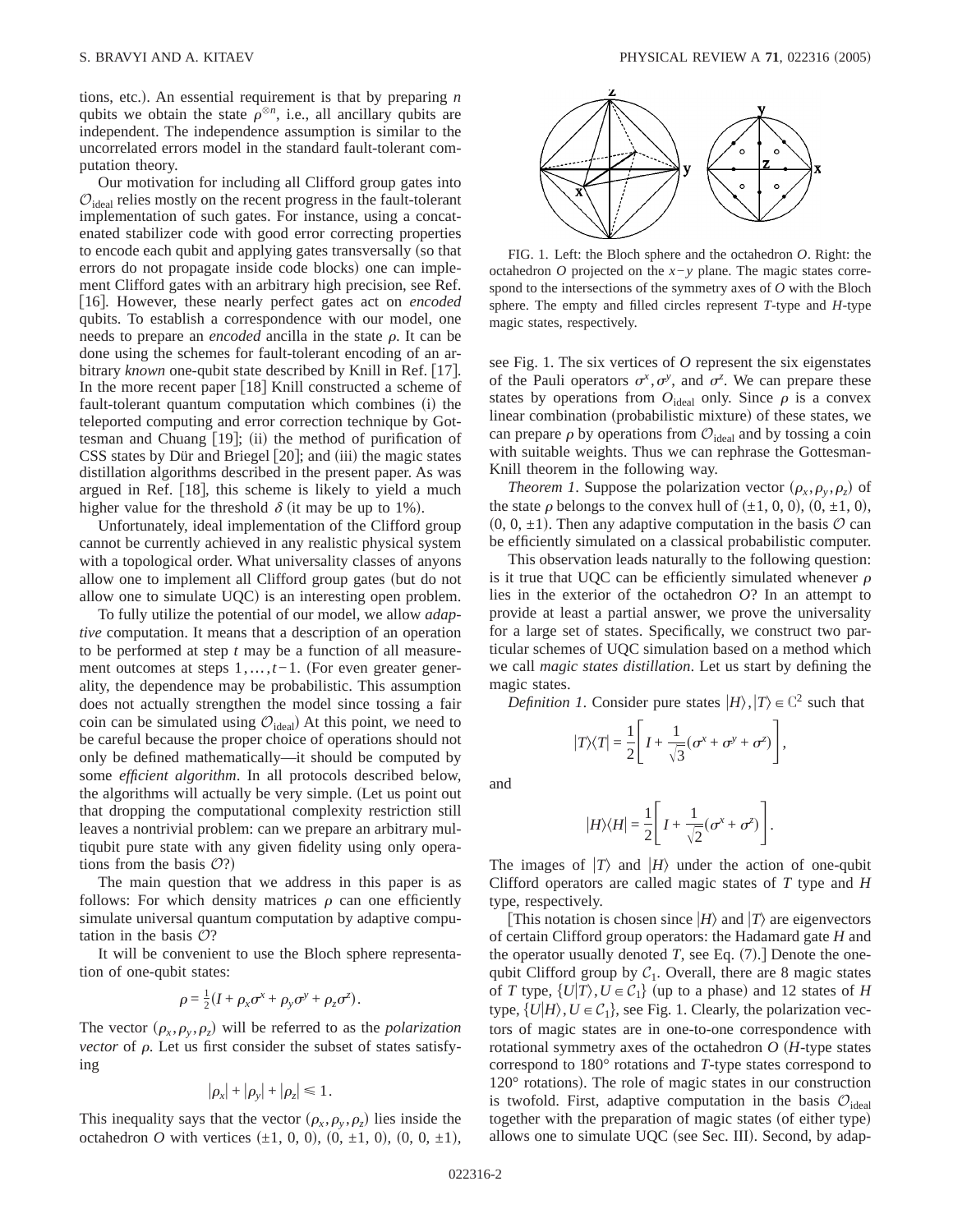tive computation in the basis  $\mathcal{O}_{\text{ideal}}$  one can "purify" imperfect magic states. It is a rather surprising coincidence that one and the same state can comprise both of these properties, and that is the reason why we call them magic states.

More exactly, a magic state distillation procedure yields one copy of a magic state (with any desired fidelity) from several copies of the state  $\rho$ , provided that the initial fidelity between  $\rho$  and the magic state to be distilled is large enough. In the course of distillation, we use only operations from the set  $\mathcal{O}_{\text{ideal}}$ . By constructing two particular distillation schemes, for *T*-type and *H*-type magic states, respectively, we prove the following theorems.

*Theorem 2.* Let  $F_T(\rho)$  be the maximum fidelity between  $\rho$ and a *T*-type magic state, i.e.,

$$
F_T(\rho) = \max_{U \in \mathcal{C}_1} \sqrt{\langle T | U^\dagger \rho U | T \rangle}.
$$

Adaptive computation in the basis  $\mathcal{O} = \mathcal{O}_{\text{ideal}} \cup \{ \rho \}$  allows one to simulate universal quantum computation whenever

$$
F_T(\rho) > F_T = \left[\frac{1}{2}\left(1 + \sqrt{\frac{3}{7}}\right)\right]^{1/2} \approx 0.910.
$$

*Theorem 3.* Let  $F_H(\rho)$  be the maximum fidelity between  $\rho$ and an *H*-type magic state,

$$
F_H(\rho) = \max_{U \in \mathcal{C}_1} \sqrt{\langle H | U^\dagger \rho U | H \rangle}.
$$

Adaptive computation in the basis  $\mathcal{O} = \mathcal{O}_{\text{ideal}} \cup \{\rho\}$  allows one to simulate universal quantum computation whenever

$$
F_H(\rho) > F_H \approx 0.927.
$$

The quantities  $F_T$  and  $F_H$  have the meaning of threshold fidelity since our distillation schemes increase the polarization of  $\rho$ , converging to a magic state as long as the inequalities  $F_T(\rho) > F_T$  or  $F_H(\rho) > F_H$  are fulfilled. If they are not fulfilled, the process converges to the maximally mixed state. The conditions stated in the theorems can also be understood in terms of the polarization vector  $(\rho_x, \rho_y, \rho_z)$ . Indeed, let us associate a "magic direction" with each of the magic states. Then Theorems 2 and 3 say that the distillation is possible if there is a *T* direction such that the projection of the vector  $(\rho_x, \rho_y, \rho_z)$  onto that *T* direction exceeds the threshold value of  $2F_T^2 - 1 \approx 0.655$ , or if the projection on some of the *H* directions is greater than  $2F_H^2 - 1 \approx 0.718$ .

Let us remark that, although the proposed distillation schemes are probably not optimal, the threshold fidelities  $F_T$ and  $F_H$  cannot be improved significantly. Indeed, it is easy to check that the octahedron *O* corresponding to probabilistic mixtures of stabilizer states can be defined as

$$
\mathcal{O} = \{ \rho : F_T(\rho) \leq F_T^* \},\
$$

where

$$
F_T^* = \left[\frac{1}{2}\left(1 + \sqrt{\frac{1}{3}}\right)\right]^{1/2} \approx 0.888.
$$

It means that  $F_T^*$  is a lower bound on the threshold fidelity  $F_T^*$ for any protocol distilling *T*-type magic states. Thus any potential improvement to Theorem 2 may only decrease  $F_T$ 

from 0.910 down to  $F_T^*$ =0.888. From a practical perspective, the difference between these two numbers is not important.

On the other hand, such an improvement would be of great theoretical interest. Indeed, if Theorem 2 with  $F<sub>T</sub>$  replaced by  $F_T^*$  is true, it would imply that the Gottesman-Knill theorem provides necessary and sufficient conditions for the classical simulation, and that a transition from classical to universal quantum behavior occurs at the boundary of the octahedron *O*. This kind of transition has been discussed in context of a general error model  $[21]$ . Our model is simpler, which gives hope for sharper results.

By the same argument, one can show that the quantity

$$
F_{H}^* = \max_{\rho \in O} \sqrt{\langle H | \rho | H \rangle} = \left[ \frac{1}{2} \left( 1 + \sqrt{\frac{1}{2}} \right) \right]^{1/2} \approx 0.924
$$

is a lower bound on the threshold fidelity  $F_H$  for any protocol distilling *H*-type magic states.

A similar approach to UQC simulation was suggested in Ref.  $|22|$ , where Clifford group operations were used to distill the entangled three-qubit state  $|000\rangle + |001\rangle + |010\rangle$  $+|100\rangle$ , which is necessary for the realization of the Toffoli gate.

The rest of the paper is organized as follows. Section II contains some well-known facts about the Clifford group and stabilizer formalism, which will be used throughout the paper. In Sec. III we prove that magic states together with operations from  $\mathcal{O}_{\text{ideal}}$  are sufficient for UQC. In Sec. IV ideal magic are substituted by faulty ones and the error rate that our simulation algorithm can tolerate is estimated. In Sec. V we describe a distillation protocol for *T*-type magic states. This protocol is based on the well-known five-qubit quantum code. In Sec. VI a distillation protocol for *H*-type magic states is constructed. It is based on a certain CSS stabilizer code that encodes one qubit into 15 and admits a nontrivial automorphism  $[23]$ . Specifically, the bitwise application of a certain *non-Clifford* unitary operator preserves the code subspace and effects the same operator on the encoded qubit. We conclude with a brief summary and a discussion of open problems.

# **II. CLIFFORD GROUP, STABILIZERS, AND SYNDROME MEASUREMENTS**

Let  $C_n$  denote the *n*-qubit *Clifford group*. Recall that it is a finite subgroup of  $U(2^n)$  generated by the Hadamard gate *H* (applied to any qubit), the phase-shift gate  $K$  (applied to any qubit), and the controlled-not gate  $\Lambda(\sigma^x)$  (which may be applied to any pair qubits),

$$
H = \frac{1}{\sqrt{2}} \begin{pmatrix} 1 & 1 \\ 1 & -1 \end{pmatrix}, \quad K = \begin{pmatrix} 1 & 0 \\ 0 & i \end{pmatrix}, \quad \Lambda(\sigma^x) = \begin{pmatrix} I & 0 \\ 0 & \sigma^x \end{pmatrix}.
$$
 (1)

The Pauli operators  $\sigma^x, \sigma^y, \sigma^z$  belong to  $\mathcal{C}_1$ , for instance,  $\sigma^z$  $= K^2$  and  $\sigma^x = HK^2H$ . The *Pauli group*  $P(n) \subset C_n$  is generated by the Pauli operators acting on  $n$  qubits. It is known [24] that the Clifford group  $C_n$  augmented by scalar unitary operators  $e^{i\varphi}I$  coincides with the normalizer of  $P(n)$  in the uni-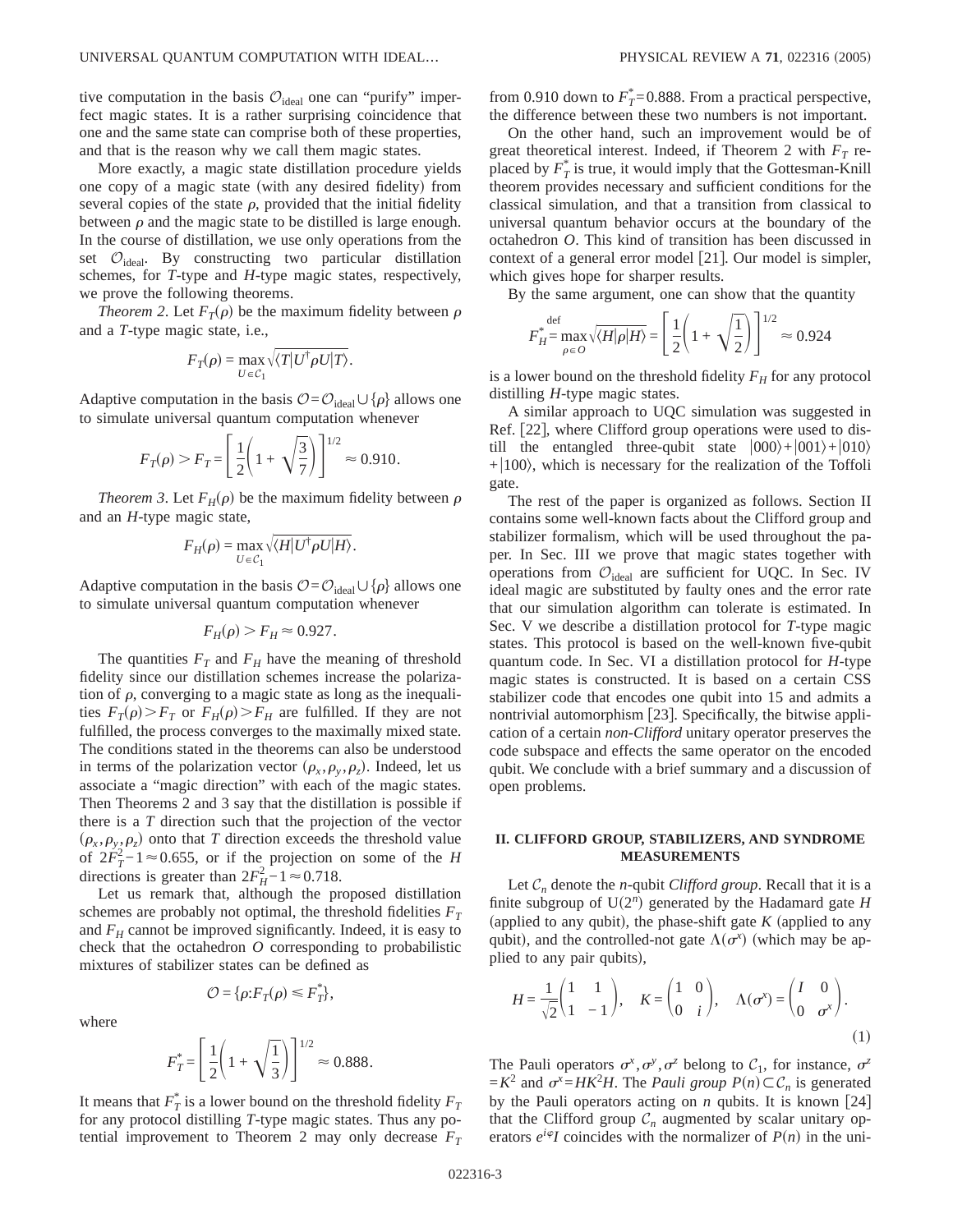tary group  $U(2^n)$ . Hermitian elements of the Pauli group are of particular importance for quantum error correction theory; they are referred to as *stabilizers*. These are operators of the form

$$
\pm \sigma^{\alpha_1} \otimes \cdots \otimes \sigma^{\alpha_n}, \quad \alpha_j \in \{0, x, y, z\},\
$$

where  $\sigma^0 = I$ . Let us denote by  $S(n)$  the set of all *n*-qubit stabilizers:

$$
S(n) = \{ S \in P(n) : S^{\dagger} = S \}.
$$

For any two stabilizers  $S_1$ ,  $S_2$  we have  $S_1S_2 = \pm S_2S_1$  and  $S_1^2$  $=S_2^2 = I$ . It is known that for any set of pairwise commuting stabilizers  $S_1, \ldots, S_k \in S(n)$  there exists a unitary operator *V*  $\in \mathcal{C}_n$  such that

$$
VS_jV^{\dagger}=\sigma^z[j], \quad j=1,\ldots,k,
$$

where  $\sigma^2[j]$  denotes the operator  $\sigma^2$  applied to the *j*th qubit, e.g.,  $\sigma^z[1] = \sigma^z \otimes I \otimes \cdots \otimes I$ .

These properties of the Clifford group allow us to introduce a very useful computational procedure which can be realized by operations from  $\mathcal{O}_{\text{ideal}}$ . Specifically, we can perform a joint nondestructive eigenvalue measurement for any set of pairwise commuting stabilizers  $S_1, \ldots, S_k \in S(n)$ . The outcome of such a measurement is a sequence of eigenvalues  $\lambda = (\lambda_1, \ldots, \lambda_k)$ ,  $\lambda_j = \pm 1$ , which is usually called a *syndrome*. For any given outcome, the quantum state is acted upon by the projector

$$
\Pi_{\lambda} = \prod_{j=1}^{k} \frac{1}{2} (I + \lambda_j S_j).
$$

Now, let us consider a computation that begins with an arbitrary state and consists of operations from  $\mathcal{O}_{\text{ideal}}$ . It is clear that we can defer all Clifford operations until the very end if we replace the Pauli measurements by general syndrome measurements. Thus the most general transformation that can be realized by  $\mathcal{O}_{\text{ideal}}$  is an *adaptive syndrome measurement*, meaning that the choice of the stabilizer  $S_i$  to be measured next depends on the previously measured values of  $\lambda_1, \ldots, \lambda_{i-1}$ . In general, this dependence may involve coin tossing. Without loss of generality one can assume that  $S_i$ commutes with all previously measured stabilizers  $S_1$ ,…, $S_{j-1}$  (for all possible values of  $\lambda_1$ ,…, $\lambda_{j-1}$  and coin tossing outcomes). Adaptive syndrome measurement has been used in Ref. [25] to distill entangled states of a bipartite system by local operations.

# **III. UNIVERSAL QUANTUM COMPUTATION WITH MAGIC STATES**

In this section, we show that operations from  $\mathcal{O}_{\text{ideal}}$  are sufficient for universal quantum computation if a supply of *ideal* magic states is also available. First, consider a onequbit state

$$
|A_{\theta}\rangle = 2^{-1/2}(|0\rangle + e^{i\theta}|1\rangle)
$$
 (2)

and suppose that  $\theta$  is not a multiple of  $\pi/2$ . We now describe a procedure that implements the phase shift gate

$$
\Lambda(e^{i\theta}) = \begin{pmatrix} 1 & 0 \\ 0 & e^{i\theta} \end{pmatrix}
$$

by consuming several copies of  $|A_{\theta}\rangle$  and using only operations from  $\mathcal{O}_{\text{ideal}}$ .

Let  $|\psi\rangle = a|0\rangle + b|1\rangle$  be the unknown initial state which should be acted on by  $\Lambda(e^{i\theta})$ . Prepare the state  $|\Psi_0\rangle = |\psi\rangle$  $\otimes$   $|A_{\theta}\rangle$  and measure the stabilizer  $S_1 = \sigma^2 \otimes \sigma^2$ . Note that both outcomes of this measurement appear with probability 1/2. If the outcome is " $+1$ ", we are left with the state

$$
\left|\Psi_1^+\right\rangle=(a|0,0\rangle+be^{i\theta}|1,1\rangle).
$$

In the case of "−1" outcome, the resulting state is

$$
\left|\Psi_1^-\right\rangle=(ae^{i\theta}|0,1\rangle+b|1,0\rangle).
$$

Let us apply the gate  $\Lambda(\sigma^x)[1,2]$  (the first qubit is the control one). The above two states are mapped to

$$
|\Psi_2^+\rangle = \Lambda(\sigma^x)[1,2] |\Psi_1^+\rangle = (a|0\rangle + be^{i\theta}|1\rangle) \otimes |0\rangle,
$$
  

$$
|\Psi_2^-\rangle = \Lambda(\sigma^x)[1,2] |\Psi_1^-\rangle = (ae^{i\theta}|0\rangle + b|1\rangle) \otimes |1\rangle.
$$

Now the second qubit can be discarded, and we are left with the state  $a|0\rangle + be^{\pm i\theta}|1\rangle$ , depending upon the measured eigenvalue. Thus the net effect of this circuit is the application of a unitary operator that is chosen randomly between  $\Lambda(e^{i\theta})$ and  $\Lambda(e^{-i\theta})$  (and we know which of the two possibilities has occurred).

Applying the circuit repeatedly, we effect the transformations  $\Lambda(e^{ip_1\theta})$ ,  $\Lambda(e^{ip_2\theta})$ ,… for some integers  $p_1, p_2,...$  which obey the random-walk statistics. It is well known that such a random walk visits each integer with the probability 1. It means that sooner or later we will get  $p_k = 1$  and thus realize the desired operator  $\Lambda(e^{i\theta})$ . The probability that we will need more than *N* steps to succeed can be estimated as *cN*−1/2 for some constant  $c > 0$ . Note also that if  $\theta$  is a rational multiple of  $2\pi$ , we actually have a random walk on a cyclic group  $\mathbb{Z}_q$ . In this case, the probability that we will need more than *N* steps decreases exponentially with *N*.

The magic state  $|H\rangle$  can be explicitly written in the standard basis as

$$
|H\rangle = \cos\left(\frac{\pi}{8}\right)|0\rangle + \sin\left(\frac{\pi}{8}\right)|1\rangle. \tag{3}
$$

Note that  $HK|H\rangle=e^{i\pi/8}|A_{-\pi/4}\rangle$ . So if we are able to prepare the state  $|H\rangle$ , we can realize the operator  $\Lambda(e^{-i\pi/4})$ . It does not belong to the Clifford group. Moreover, the subgroup of U(2) generated by  $\Lambda(e^{-i\pi/4})$  and  $C_1$  is dense in U(2). <sup>1</sup> Thus the operators from  $C_1$  and  $C_2$  together with  $\Lambda(e^{-i\pi/4})$  constitute a universal basis for quantum computation.

The magic state  $|T\rangle$  can be explicitly written in the standard basis:

<sup>&</sup>lt;sup>1</sup>Recall that the action of the Clifford group  $C_1$  on the set of operators  $\pm \sigma^x$ ,  $\pm \sigma^y$ ,  $\pm \sigma^z$  coincides with the action of rotational symmetry group of a cube on the set of unit vectors  $\pm e_x$ ,  $\pm e_y$ ,  $\pm e_z$ , respectively.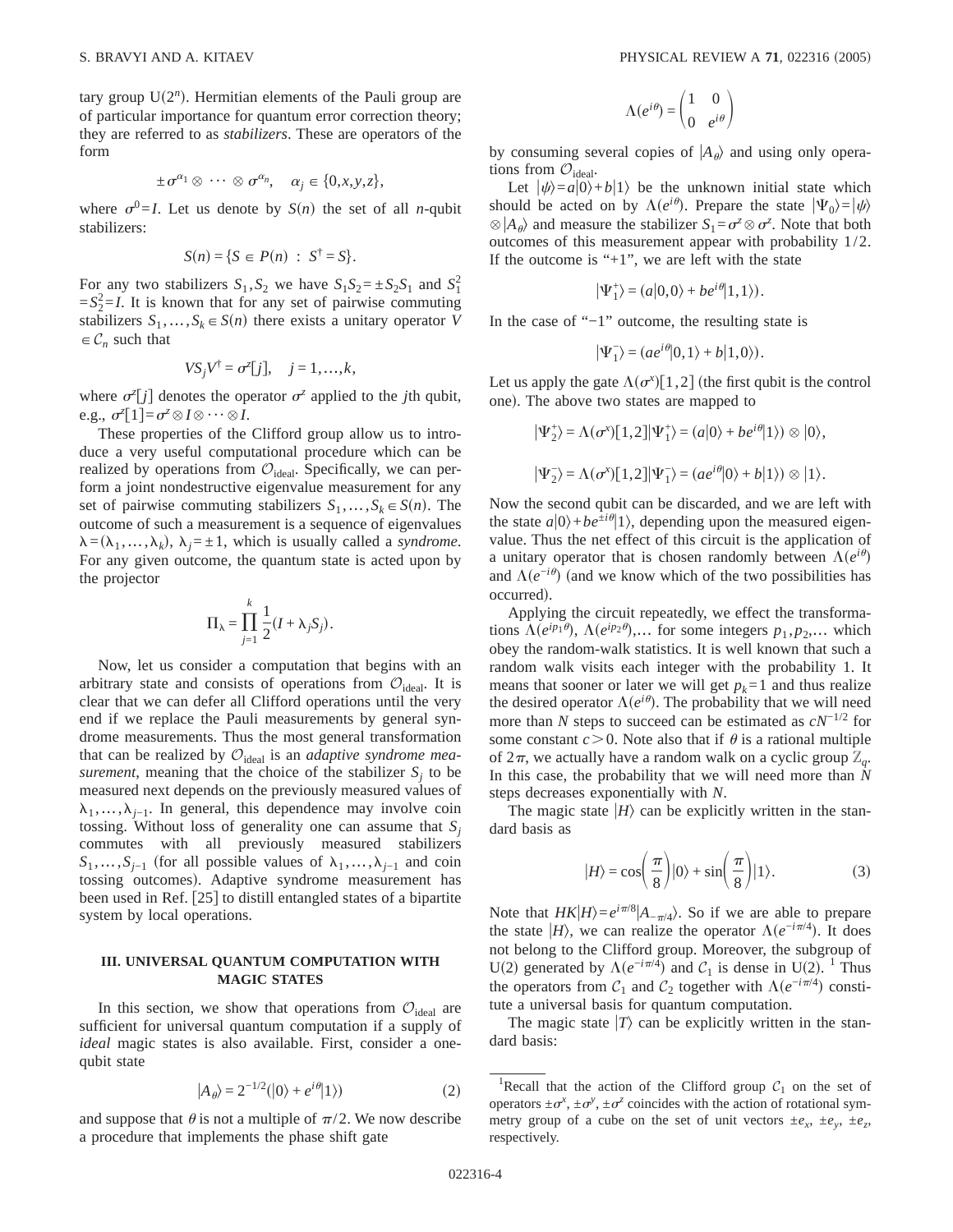$$
|T\rangle = \cos \beta |0\rangle + e^{i(\pi/4)} \sin \beta |1\rangle, \quad \cos(2\beta) = \frac{1}{\sqrt{3}}.
$$
 (4)

Let us prepare an initial state  $|\Psi_0\rangle = |T\rangle \otimes |T\rangle$  and measure the stabilizer  $S_1 = \sigma^z \otimes \sigma^z$ . The outcome +1 appears with probability  $p_{+} = \cos^{4} \beta + \sin^{4} \beta = 2/3$ . If the outcome is -1, we discard the reduced state and try again, using a fresh pair of magic states. (On average, we need three copies of the  $|T\rangle$ state to get the outcome  $+1$ .) The reduced state corresponding to the outcome +1 is

$$
|\Psi_1\rangle = \cos \gamma |0,0\rangle + i \sin \gamma |1,1\rangle, \quad \gamma = \frac{\pi}{12}.
$$

Let us apply the gate  $\Lambda(\sigma^x)[1,2]$  and discard the second qubit. We arrive at the state

$$
|\Psi_2\rangle = \cos \gamma |0\rangle + i \sin \gamma |1\rangle.
$$

Next apply the Hadamard gate *H*:

$$
|\Psi_3\rangle = H|\Psi_2\rangle = 2^{-1/2}e^{i\gamma}(|0\rangle + e^{-2i\gamma}|1\rangle) = |A_{-\pi/6}\rangle.
$$

We can use this state as described above to realize the operator  $\Lambda(e^{-i\pi/6})$ . It is easy to check that Clifford operators together with  $\Lambda(e^{-i\pi/6})$  constitute a universal set of unitary gates.

Thus we have proved that the sets of operations  $\mathcal{O}_{\text{ideal}} \cup \{|H\rangle\}$  and  $\mathcal{O}_{\text{ideal}} \cup \{|T\rangle\}$  are sufficient for universal quantum computation.

#### **IV. ERROR ANALYSIS**

To establish a connection between the simulation algorithms described in Sec. III and the universality theorems stated in the introduction we have to substitute *ideal* magic states by *faulty* ones. Before doing that let us discuss the ideal case in more detail. Suppose that a quantum circuit to be simulated uses a gate basis in which the only non-Clifford gate is the phase shift  $\Lambda(e^{-i\pi/4})$  or  $\Lambda(e^{-i\pi/6})$ . One can apply the algorithm of Sec. III to simulate each non-Clifford gate independently. To avoid fluctuations in the number of magic states consumed at each round, let us set a limit of *K* magic states per round, where  $K$  is a parameter to be chosen later. As was pointed out in Sec. III, the probability for some particular simulation round to "run out of budget" scales as  $\exp(-\alpha K)$  for some constant  $\alpha > 0$ . If at least one simulation round runs out of budget, we declare a failure and the whole simulation must be aborted. Denote the total number of non-Clifford gates in the circuit by *L*. The probability  $p_a$  for the whole simulation to be aborted can be estimated as

$$
p_a \sim 1 - [1 - \exp(-\alpha K)]^L \sim L \exp(-\alpha K) \ll 1,
$$

provided that  $L \exp(-\alpha K) \ll 1$ . We will assume

$$
K \gtrsim \alpha^{-1} \ln L,
$$

so the abort probability can be neglected.

Each time the algorithm requests an ideal magic state, it actually receives a slightly nonideal one. Such nearly perfect magic states must be prepared using the distillation methods described in Secs. V and VI. Let us estimate an affordable error rate  $\epsilon_{\text{out}}$  for *distilled* magic states. Since there are *L* non-Clifford gates in the circuit, one can tolerate an error rate of the order  $1/L$  in implementation of these gates.<sup>2</sup> Each non-Clifford gate requires  $K \sim \ln L$  magic states. Thus the whole simulation is reliable enough if one chooses

$$
\epsilon_{\text{out}} \sim 1/(L \ln L). \tag{5}
$$

What are the resources needed to distill one copy of a magic state with the error rate  $\epsilon_{\text{out}}$ ? To be more specific, let us talk about *H*-type states. It will be shown in Sec. VI that the number  $n$  of raw (undistilled) ancillas needed to distill one copy of the  $|H\rangle$  magic state with an error rate not exceeding  $\epsilon_{\text{out}}$  scales as

$$
n \sim [\ln(1/\epsilon_{\text{out}})]^{\gamma}, \quad \gamma = \log_3 15 \approx 2.5,
$$

see Eq. (39). Taking  $\epsilon_{\text{out}}$  from Eq. (5), one gets

$$
n \sim (\ln L)^{\gamma}.
$$

Since the whole simulation requires  $KL \sim L \ln L$  copies of the distilled  $|H\rangle$  state, we need

$$
N \sim L(\ln L)^{\gamma + 1}
$$

raw ancillas overall.

Summarizing, the simulation theorems stated in the introduction follow from the following results (the last one will be proved later):

(i) the circuits described in Sec. III allow one to simulate UQC with the sets of operations  $\mathcal{O}_{\text{ideal}} \cup \{|H\rangle\}$  and  $\mathcal{O}_{\text{ideal}} \cup \{|T\rangle\};$ 

(ii) these circuits work reliably enough if the states  $|H\rangle$ and  $|T\rangle$  are slightly noisy, provided that the error rate does not exceed  $\epsilon_{\text{out}} \sim 1/(L \ln L)$ ;

(iii) a magic state having an error rate  $\epsilon_{\text{out}}$  can be prepared from copies of the raw ancillary state  $\rho$  using the distillation schemes provided that  $F_T(\rho) > F_T$  or  $F_H(\rho) > F_H$ . The distillation requires resources that are polynomial in ln *L*.

### **V. DISTILLATION OF** *T***-TYPE MAGIC STATES**

Suppose we are given *n* copies of a state  $\rho$ , and our goal is to distill one copy of the magic state  $|T\rangle$ . The polarization vector of  $\rho$  can be brought into the positive octant of the Bloch space by a Clifford group operator, so we can assume that

$$
\rho_x, \rho_y, \rho_z \geq 0.
$$

In this case, the fidelity between  $\rho$  and  $|T\rangle$  is the largest one among all *T*-type magic states, i.e.,

$$
F_T(\rho) = \sqrt{\langle T|\rho|T\rangle}.
$$

A related quantity,

 $2$ This fault tolerance does not require any redundancy in the implementation of the circuit (e.g., the use of concatenated codes). It is achived automatically because in the worst case the error probability accumulates linearly in the number of gates. In our model only non-Clifford gates are faulty.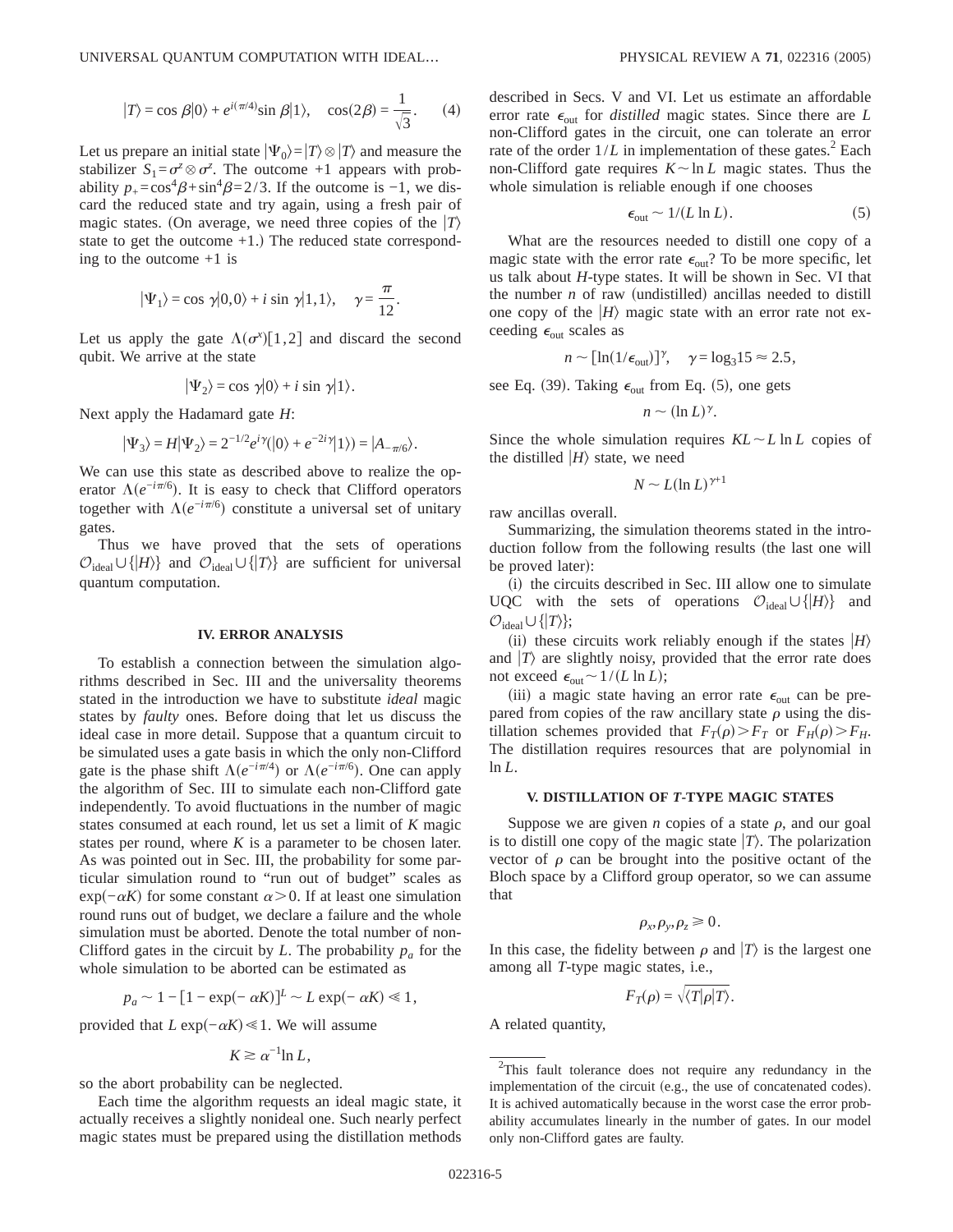$$
\epsilon = 1 - \langle T | \rho | T \rangle = \frac{1}{2} \left[ 1 - \frac{1}{\sqrt{3}} (\rho_x + \rho_y + \rho_z) \right],
$$

will be called the *initial error probability*. By definition, 0  $\leq \epsilon \leq 1/2$ .

The output of the distillation algorithm will be some onequbit mixed state  $\rho_{\text{out}}$ . To quantify the proximity between  $\rho_{\text{out}}$ and  $|T\rangle$ , let us define a *final error probability*:

$$
\epsilon_{\rm out} = 1 - \langle T|\rho_{\rm out}|T\rangle.
$$

It will be certain function of  $n$  and  $\epsilon$ . The asymptotic behavior of this function for  $n \rightarrow \infty$  reveals the existence of a *threshold error probability*,

$$
\epsilon_0 = \frac{1}{2} \left( 1 - \sqrt{\frac{3}{7}} \right) \approx 0.173,
$$

such that for  $\epsilon < \epsilon_0$  the function  $\epsilon_{\text{out}}(n, \epsilon)$  converges to zero. We will see that for small  $\epsilon$ ,

$$
\epsilon_{\text{out}}(n, \epsilon) \sim (5\epsilon)^{n^{\xi}}, \quad \xi = 1/\log_2 30 \approx 0.2.
$$
 (6)

On the other hand, if  $\epsilon > \epsilon_0$ , the output state converges to the maximally mixed state, i.e.,  $\lim_{n\to\infty} \epsilon_{\text{out}}(n, \epsilon) = 1/2$ .

Before coming to a detailed description of the distillation algorithm, let us outline the basic ideas involved in its construction. The algorithm recursively iterates an elementary distillation subroutine that transforms five copies of an imperfect magic state into one copy having a smaller error probability. This elementary subroutine involves a syndrome measurement for certain commuting stabilizers  $S_1$ ,  $S_2$ ,  $S_3$ ,  $S_4$  $\epsilon \in S(5)$ . If the measured syndrome  $(\lambda_1, \lambda_2, \lambda_3, \lambda_4)$  is nontrivial  $(\lambda_j = −1$  for some *j*), the distillation attempt fails and the reduced state is discarded. If the measured syndrome is trivial  $(\lambda_i=1$  for all *j*), the distillation attempt is successful. Applying a decoding transformation (a certain Clifford operator) to the reduced state, we transform it to a single-qubit state. This qubit is the output of the subroutine.

Our construction is similar to concatenated codes used in many fault-tolerant quantum computation techniques, but it differs from them in two respects. First, we do not need to *correct* errors—it suffices only to *detect* them. Once an error has been detected, we simply discard the reduced state, since it does not contain any valuable information. This allows us to achieve higher threshold error probability. Second, we do not use quantum codes in the way for which they were originally designed: in our scheme, the syndrome is measured on a product state.

The state  $|T\rangle$  is an eigenstate for the unitary operator

$$
T = e^{i\pi/4}KH = \frac{e^{i\pi/4}}{\sqrt{2}} \begin{pmatrix} 1 & 1\\ i & -i \end{pmatrix} \in \mathcal{C}_1.
$$
 (7)

Note that  $T$  acts on the Pauli operators as follows:<sup>3</sup>

$$
T\sigma^x T^{\dagger} = \sigma^z
$$
,  $T\sigma^z T^{\dagger} = \sigma^y$ ,  $T\sigma^y T^{\dagger} = \sigma^x$ . (8)

We will denote its eigenstates by  $|T_0\rangle$  and  $|T_1\rangle$ , so that

$$
T|T_0\rangle = e^{i\pi/3}|T_0\rangle, \quad T|T_1\rangle = e^{-i\pi/3}|T_1\rangle,
$$
  

$$
|T_{0,1}\rangle\langle T_{0,1}| = \frac{1}{2}\left[I \pm \frac{1}{\sqrt{3}}(\sigma^x + \sigma^y + \sigma^z)\right].
$$

Note that  $|T_0\rangle = |T\rangle$  and  $|T_1\rangle = \sigma^{\gamma}H|T_0\rangle$  are *T*-type magic states.

Let us apply a dephasing transformation,

def

$$
D(\eta) = \frac{1}{3}(\eta + T\eta T^{\dagger} + T^{\dagger}\eta T), \qquad (9)
$$

to each copy of the state  $\rho$ . The transformation *D* can be realized by applying one of the operators  $I, T, T^{-1}$  chosen with probability 1/3 each. Since

$$
D(|T_0\rangle\langle T_1|)=D(|T_1\rangle\langle T_0|)=0\,,
$$

we have

$$
D(\rho) = (1 - \epsilon)|T_0\rangle\langle T_0| + \epsilon|T_1\rangle\langle T_1|.
$$
 (10)

We will assume that the dephasing transformation is applied at the very first step of the distillation, so  $\rho$  has the form (10). Thus the initial state for the elementary distillation subroutine is

$$
\rho_{\rm in} = \rho^{\otimes 5} = \sum_{x \in \{0,1\}^5} \epsilon^{|x|} (1 - \epsilon)^{5 - |x|} |T_x\rangle\langle T_x|, \tag{11}
$$

where  $x=(x_1, \ldots, x_5)$  is a binary string, |x| is the number of 1's in  $x$ , and

$$
|T_x\rangle = |T_{x_1}\rangle \otimes \cdots \otimes |T_{x_5}\rangle.
$$

The stabilizers  $S_1$ ,...,  $S_4$  to be measured on the state  $\rho_{\text{in}}$ correspond to the famous five-qubit code, see Refs.  $[26,27]$ . They are defined as follows:

$$
S_1 = \sigma^x \otimes \sigma^z \otimes \sigma^z \otimes \sigma^x \otimes I,
$$
  
\n
$$
S_2 = I \otimes \sigma^x \otimes \sigma^z \otimes \sigma^z \otimes \sigma^x,
$$
  
\n
$$
S_3 = \sigma^x \otimes I \otimes \sigma^x \otimes \sigma^z \otimes \sigma^z,
$$
  
\n
$$
S_4 = \sigma^z \otimes \sigma^x \otimes I \otimes \sigma^x \otimes \sigma^z.
$$
 (12)

This code has a cyclic symmetry, which becomes explicit if we introduce an auxiliary stabilizer,  $S_5 = S_1 S_2 S_3 S_4 = \sigma^2 \otimes \sigma^2$  $\otimes$   $\sigma^x \otimes I \otimes \sigma^x$ . Let  $\mathcal L$  be the two-dimensional code subspace specified by the conditions  $S_i|\Psi\rangle=|\Psi\rangle$ ,  $j=1,..., 4$ , and  $\Pi$  be the orthogonal projector onto  $\mathcal{L}$ :

$$
\Pi = \frac{1}{16} \prod_{j=1}^{4} (I + S_j).
$$
 (13)

It was pointed out in Ref.  $[16]$  that the operators

$$
\hat{X} = (\sigma^x)^{\otimes 5}, \quad \hat{Y} = (\sigma^y)^{\otimes 5}, \quad \hat{Z} = (\sigma^z)^{\otimes 5},
$$

and

 $3$ The operator denoted by *T* in Ref. [16] does not coincide with our *T*. They are related by the substitution  $T \rightarrow e^{-i\pi/4}T^{\dagger}$  though.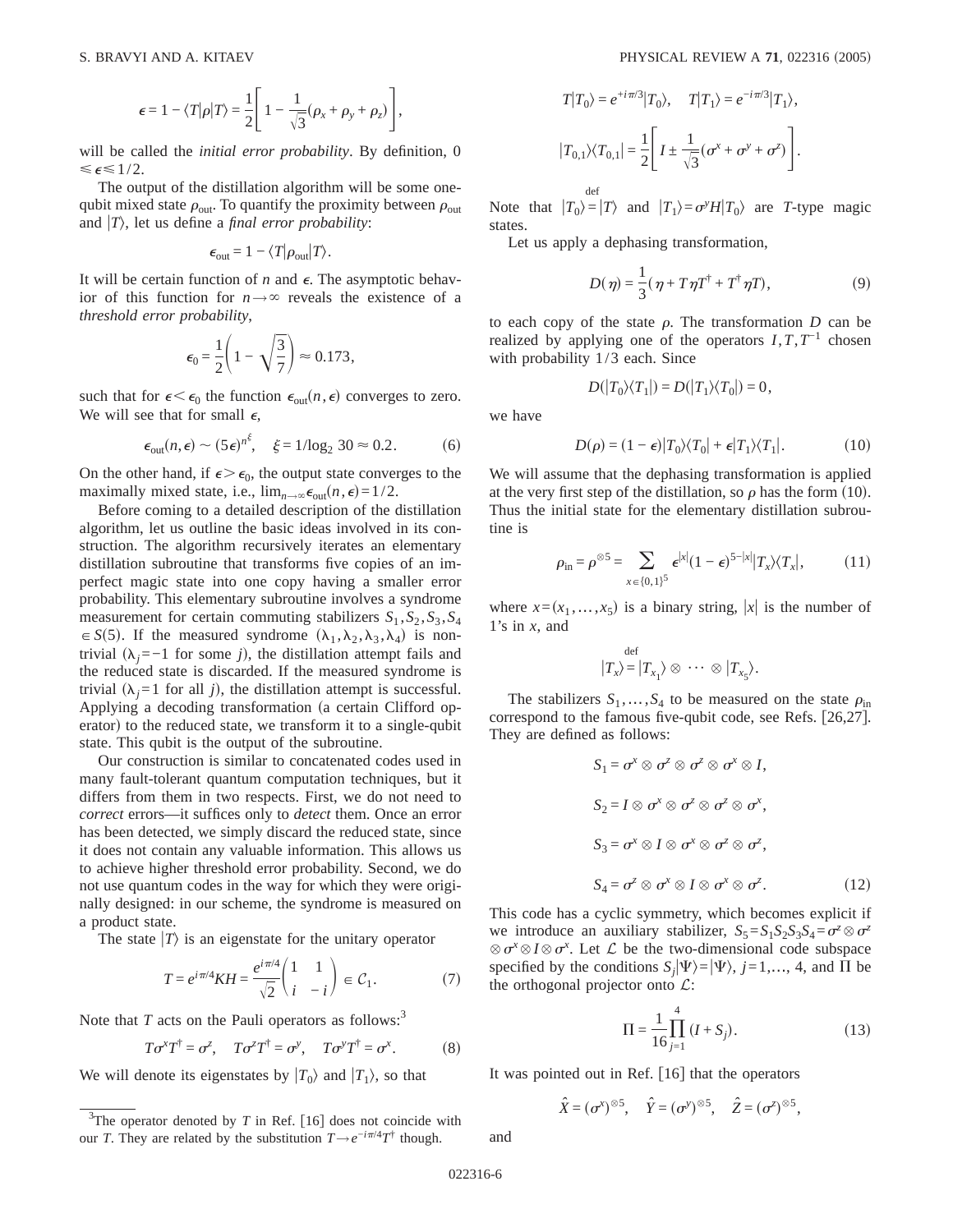$$
\hat{T} = (T)^{\otimes 5} \tag{14}
$$

commute with  $\Pi$ , thus preserving the code subspace. Moreover,  $\hat{X}$ ,  $\hat{Y}$ ,  $\hat{Z}$  obey the same algebraic relations as one-qubit Pauli operators, e.g.,  $\hat{X}\hat{Y} = i\hat{Z}$ . Let us choose a basis in  $\mathcal L$  such that  $\hat{X}$ ,  $\hat{Y}$ , and  $\hat{Z}$  become logical Pauli operators  $\sigma^x$ ,  $\sigma^y$ , and  $\sigma^z$ , respectively. How does the operator  $\hat{T}$  act in this basis? From Eq.  $(8)$  we immediately get

$$
\hat{T}\hat{X}\hat{T}^{\dagger} = \hat{Z}, \quad \hat{T}\hat{Z}\hat{T}^{\dagger} = \hat{Y}, \quad \hat{T}\hat{Y}\hat{T}^{\dagger} = \hat{X}.
$$

Therefore  $\hat{T}$  coincides with the logical operator  $T$  up to an overall phase factor. This factor is fixed by the condition that the logical *T* has eigenvalues  $e^{\pm i(\pi/3)}$ .

Let us find the eigenvectors of  $\hat{T}$  that belong to  $\mathcal{L}$ . Consider two particular states from  $\mathcal{L}$ , namely

$$
|T_1^L\rangle=\sqrt{6}\Pi|T_{00000}\rangle,\quad\text{ and }|T_0^L\rangle=\sqrt{6}\Pi|T_{11111}\rangle.
$$

In the Appendix we show that

$$
\langle T_{00000} | \Pi | T_{00000} \rangle = \langle T_{11111} | \Pi | T_{11111} \rangle = \frac{1}{6},\tag{15}
$$

so that the states  $|T_0^L\rangle$  and  $|T_1^L\rangle$  are normalized. Taking into account that  $[\hat{T}, \Pi]=0$  and that

$$
\hat{T}|T_x\rangle = e^{i(\pi/3)(5-2|x|)}|T_x\rangle
$$
 for all  $x \in \{0,1\}^5$ , (16)

we get

$$
\hat{T}|T_1^L\rangle = \sqrt{6}\hat{T}\Pi|T_{00000}\rangle = \sqrt{6}\Pi\hat{T}|T_{00000}\rangle = e^{-i\pi/3}|T_1^L\rangle.
$$

Analogously, one can check that

$$
\hat T|T^L_0\rangle=e^{+i\pi/3}|T^L_0\rangle\,.
$$

It follows that  $\hat{T}$  is exactly the logical operator *T*, including the overall phase, and  $|T_0^L\rangle$  and  $|T_1^L\rangle$  are the logical states  $|T_0\rangle$ and  $|T_1\rangle$  (up to some phase factors, which are not important for us). Therefore we have

$$
|T_{0,1}^{L}\rangle\langle T_{0,1}^{L}| = \Pi \frac{1}{2} \left[ I \pm \frac{1}{\sqrt{3}} (\hat{X} + \hat{Y} + \hat{Z}) \right].
$$
 (17)

Now we are in a position to describe the syndrome measurement performed on the state  $\rho_{\text{in}}$ . The unnormalized reduced state corresponding to the trivial syndrome is as follows:

$$
\rho_s = \Pi \rho_{\text{in}} \Pi = \sum_{x \in \{0,1\}^5} \epsilon^{|x|} (1 - \epsilon)^{5 - |x|} \Pi |T_x\rangle \langle T_x| \Pi, \quad (18)
$$

see Eq.  $(11)$ . The probability for the trivial syndrome to be observed is

$$
p_s = \mathrm{Tr} \, \rho_s.
$$

Note that the state  $\Pi|T_x\rangle$  is an eigenvector of  $\hat{T}$  for any *x*  $\in \{0,1\}^5$ . But we know that the restriction of  $\hat{T}$  on  $\hat{\mathcal{L}}$  has eigenvalues  $e^{\pm i\pi/3}$ . At the same time, Eq. (16) implies that

$$
\hat{T}\Pi|T_x\rangle\,{=}\,{-}\,\Pi|T_x\rangle
$$

whenever  $|x|=1$  or  $|x|=4$ . This eigenvalue equation is not a contradiction only if

$$
\Pi|T_x\rangle = 0 \text{ for } |x| = 1, 4.
$$

This equality can be interpreted as an error correction property. Indeed, the initial state  $\rho_{\text{in}}$  is a mixture of the desired state  $|T_{00000}\rangle$  and unwanted states  $|T_x\rangle$  with  $|x| > 0$ . We can interpret the number of "1" components in  $x$  as a number of errors. Once the trivial syndrome has been measured, we can be sure that either no errors or at least two errors have occurred. Such error correction, however, is not directly related to the minimal distance of the code.

It follows from Eq. (16) that for  $|x|=2$ , 3 one has  $\hat{T}\Pi|T_x\rangle = e^{\pm i\pi/3}\Pi|T_x\rangle$ , so that  $\Pi|T_x\rangle$  must be proportional to one of the states  $|T_0^L\rangle$ ,  $|T_1^L\rangle$ . Our observations can be summarized as follows:

$$
\Pi|T_x\rangle = \begin{cases}\n6^{-1/2}|T_1^L\rangle, & \text{if } |x| = 0, \\
0, & \text{if } |x| = 1, \\
a_x|T_0^L\rangle, & \text{if } |x| = 2, \\
b_x|T_1^L\rangle, & \text{if } |x| = 3, \\
0, & \text{if } |x| = 4, \\
6^{-1/2}|T_0^L\rangle, & \text{if } |x| = 5.\n\end{cases}
$$
\n(19)

Here the coefficients  $a_x$ ,  $b_x$  depend upon x in some way. The output state  $(18)$  can now be written as

$$
\rho_s = \left[ \frac{1}{6} \epsilon^5 + \epsilon^2 (1 - \epsilon)^3 \sum_{x:|x|=2} |a_x|^2 \right] |T_0^L \rangle \langle T_0^L|
$$
  
+ 
$$
\left[ \frac{1}{6} (1 - \epsilon)^5 + \epsilon^3 (1 - \epsilon)^2 \sum_{x:|x|=3} |b_x|^2 \right] |T_1^L \rangle \langle T_1^L|.
$$
 (20)

To exclude the unknown coefficients  $a_x$  and  $b_x$ , we can use the identity

$$
\big|T_0^L \big\rangle \big\langle T_0^L \big| + \big|T_1^L \big\rangle \big\langle T_1^L \big| = \Pi = \sum_{x \in \{0,1\}^5} \Pi \big| T_x \big\rangle \big\langle T_x \big| \Pi.
$$

Substituting Eq.  $(19)$  into this identity, we get

$$
\sum_{x:|x|=2} |a_x|^2 = \sum_{x:|x|=3} |b_x|^2 = \frac{5}{6}.
$$

So the final expression for the output state  $\rho_s$  is as follows:

$$
\rho_s = \left[ \frac{\epsilon^5 + 5\epsilon^2 (1 - \epsilon)^3}{6} \right] |T_0^L\rangle\langle T_0^L| + \left[ \frac{(1 - \epsilon)^5 + 5\epsilon^3 (1 - \epsilon)^2}{6} \right] \times |T_1^L\rangle\langle T_1^L|.
$$
\n(21)

Accordingly, the probability to observe the trivial syndrome is

$$
p_s = \frac{\epsilon^5 + 5\epsilon^2 (1 - \epsilon)^3 + 5\epsilon^3 (1 - \epsilon)^2 + (1 - \epsilon)^5}{6}.
$$
 (22)

A decoding transformaion for the five-qubit code is a unitary operator  $V \in C_5$  such that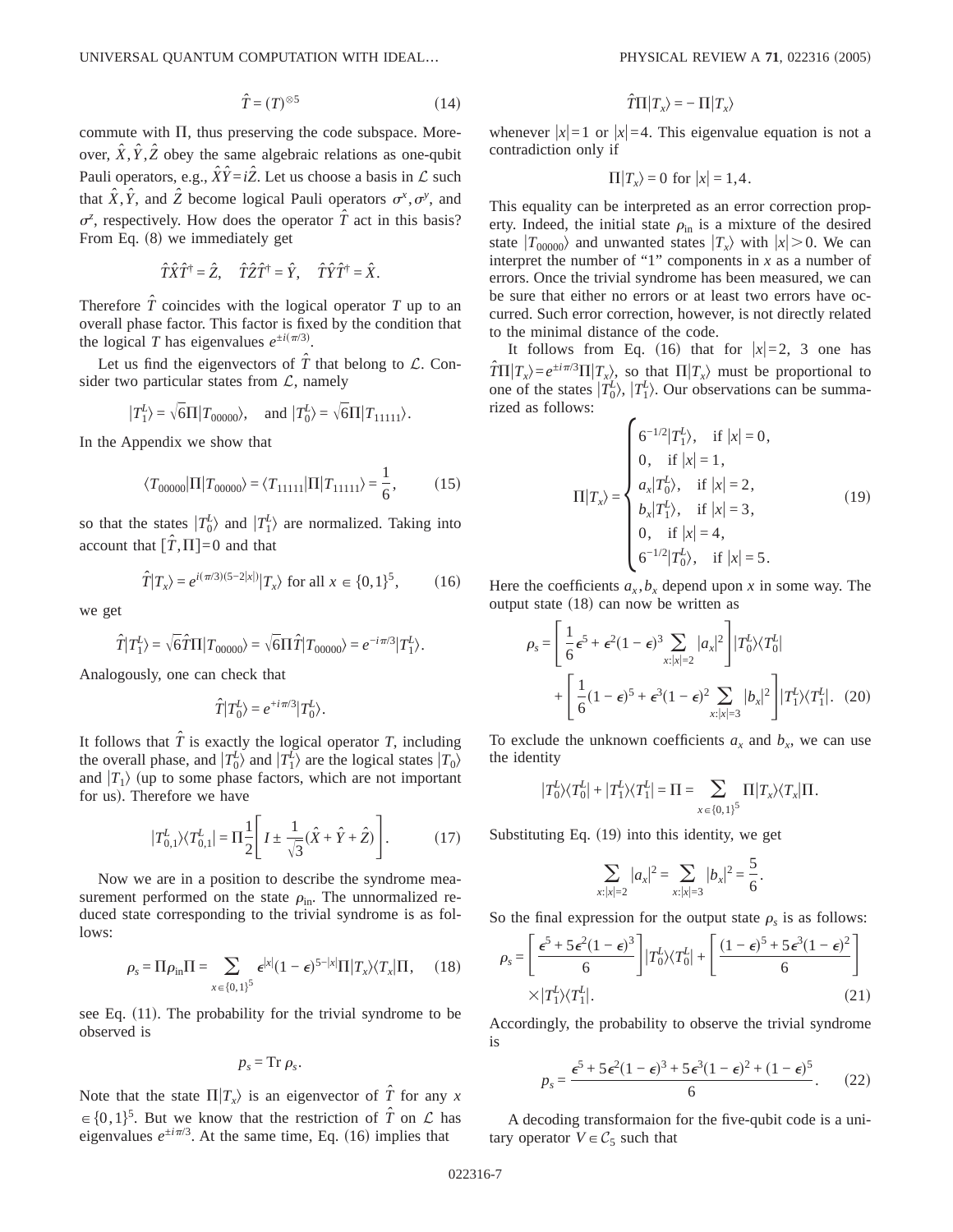

FIG. 2. The final error probability  $\epsilon_{\text{out}}$  and the probability  $p_s$  to measure the trivial syndrome as functions of the initial error probability  $\epsilon$  for the *T*-type states distillation.

$$
V\mathcal{L} = \mathbb{C}^2 \otimes |0,0,0,0\rangle.
$$

In other words, *V* maps the stabilizers  $S_i$ ,  $j=2, 3, 4, 5$  to  $\sigma^z[j]$ . The logical operators  $\hat{X}, \hat{Y}, \hat{Z}$  are mapped to the Pauli operators  $\sigma^x$ ,  $\sigma^y$ ,  $\sigma^z$  acting on the first qubit. From Eq. (17) we infer that

$$
V|T_{0,1}^L\rangle = |T_{0,1}\rangle \otimes |0,0,0,0\rangle
$$

(maybe up to some phase). The decoding should be followed by an additional operator  $A = \sigma^y H \in C_1$ , which swaps the states  $|T_0\rangle$  and  $|T_1\rangle$  (note that for small  $\epsilon$  the state  $\rho_s$  is close to  $|T_1^L\rangle$ , while our goal is to distill  $|T_0\rangle$ ). After that we get a normalized output state

$$
\rho_{\text{out}} = (1 - \epsilon_{\text{out}}) |T_0\rangle\langle T_0| + \epsilon_{\text{out}} |T_1\rangle\langle T_1|,
$$

where

$$
\epsilon_{\text{out}} = \frac{t^5 + 5t^2}{1 + 5t^2 + 5t^3 + t^5}, \quad t = \frac{\epsilon}{1 - \epsilon}.
$$
 (23)

The plot of the function  $\epsilon_{\text{out}}(\epsilon)$  is shown on Fig. 2. It indicates that the equation  $\epsilon_{\text{out}}(\epsilon) = \epsilon$  has only one nontrivial solution,  $\epsilon = \epsilon_0 \approx 0.173$ . The exact value is

$$
\epsilon_0 = \frac{1}{2} \left( 1 - \sqrt{\frac{3}{7}} \right).
$$

If  $\epsilon < \epsilon_0$ , we can recursively iterate the elementary distillation subroutine to produce as good an approximation to the state  $|T_0\rangle$  as we wish. On the other hand, if  $\epsilon > \epsilon_0$ , the distillation subroutine increases the error probability and iterations converge to the maximally mixed state. Thus  $\epsilon_0$  is a threshold error probability for our scheme. The corresponding threshold polarization is  $1-2\epsilon_0=\sqrt{3}/7\approx 0.655$ . For a sufficiently small  $\epsilon$ , one can use the approximation  $\epsilon_{out}(\epsilon)$  $\approx 5\epsilon^2$ .

The probability  $p_s = p_s(\epsilon)$  to measure the trivial syndrome decreases monotonically from 1/6 for  $\epsilon = 0$  to 1/16 for  $\epsilon$  $=1/2$ , see Fig. 2. In the asymptotic regime where  $\epsilon$  is small, we can use the approximation  $p_s \approx p_s(0) = 1/6$ .

Now the construction of the whole distillation scheme is straightforward. We start from  $n \ge 1$  copies of the state  $\rho$  $= (1 - \epsilon)|T_0\rangle\langle T_0| + \epsilon|T_1\rangle\langle T_1|$ . Let us split these states into groups containing five states each and apply the elementary distillation subroutine described above to each group independently. In some of these groups the distillation attempt fails, and the outputs of such groups must be discarded. The average number of "successful" groups is obviously  $p_s(\epsilon)$  $\times$ (*n*/5) $\approx$ *n*/30 if  $\epsilon$  is small. Neglecting the fluctuations of this quantity, we can say that our scheme provides a constant *yield r*=1/30 of output states that are characterized by the error probability  $\epsilon_{\text{out}}(\epsilon) \approx 5\epsilon^2$ . Therefore we can obtain  $r^2n$ states with  $\epsilon_{\text{out}} \approx 5^3 \epsilon^4$ ,  $r^3 n$  states with  $\epsilon_{\text{out}} \approx 5^7 \epsilon^8$ , and so on. We have created a hierarchy of states with *n* states on the first level and four or fewer states on the last level. Let *k* be the number of levels in this hierarchy and  $\epsilon_{\text{out}}$  the error probability characterizing the states on the last level. Up to small fluctuations, the numbers  $n, k, \epsilon_{\text{out}}$ , and  $\epsilon$  are related by the following obvious equations:

$$
\epsilon_{\text{out}} \approx \frac{1}{5} (5\epsilon)^{2^k}, \quad r^k n \approx 1. \tag{24}
$$

Their solution yields Eq.  $(6)$ .

# **VI. DISTILLATION OF** *H***-TYPE MAGIC STATES**

A distillation scheme for *H*-type magic states also works by recursive iteration of a certain elementary distillation subroutine based on a syndrome measurement for a suitable stabilizer code. Let us start with introducing some relevant coding theory constructions, which reveal an unusual symmetry of this code and explain why it is particularly useful for *H*-type magic states distillation.

Let  $\mathbb{F}_2^n$  be the *n*-dimensional binary linear space and *A* be a one-qubit operator such that  $A^2 = I$ . With any binary vector  $u = (u_1, \ldots, u_n) \in \mathbb{F}_2^n$  we associate the *n*-qubit operator

$$
A(u) = A^{u_1} \otimes A^{u_2} \otimes \cdots \otimes A^{u_n}.
$$

Let  $(u, v) = \sum_{i=1}^{n} u_i v_i$  mod 2 denote the standard binary inner product. If  $\mathcal{L} \subseteq \mathbb{F}_2^n$  is a linear subspace, we denote by  $\mathcal{L}^{\perp}$  the set of vectors which are orthogonal to  $\mathcal{L}$ . The Hamming weight of a binary vector *u* is denoted by |u|. Finally,  $u \cdot v$  $\in$   $\mathbb{F}_2^n$  designates the bitwise product of *u* and *v*, i.e.,  $(u \cdot v)_i$  $=u_i v_i$ 

A systematic way of constructing stabilizer codes was suggested by Calderbank, Shor, and Steane, see Refs. [28,29]. Codes that can be described in this way will be referred to as *standard CSS codes*. In addition, we consider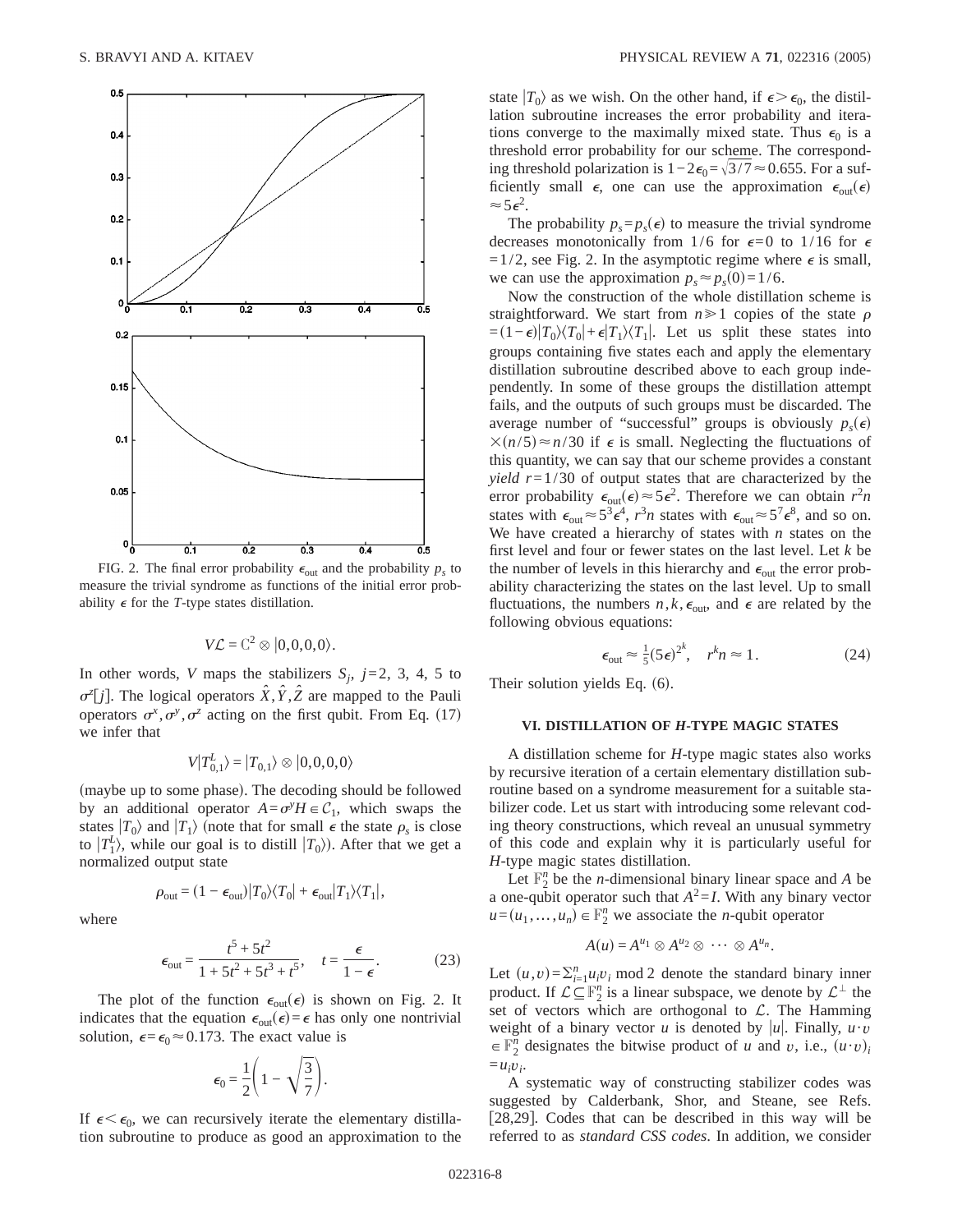*Definition 2.* Consider a pair of one-qubit Hermitian operators *A*,*B* such that

$$
A^2 = B^2 = I, AB = -BA,
$$

and a pair of binary vector spaces  $\mathcal{L}_A$ ,  $\mathcal{L}_B \subseteq \mathbb{F}_2^n$ , such that

$$
(u,v) = 0
$$
 for all  $u \in \mathcal{L}_A, v \in \mathcal{L}_B$ .

A quantum code  $CSS(A, \mathcal{L}_A; B, \mathcal{L}_B)$  is a decomposition

$$
(\mathbb{C}^2)^{\otimes n} = \bigoplus_{\mu \in \mathcal{L}_\lambda^*} \bigoplus_{\eta \in \mathcal{L}_B^*} \mathcal{H}(\mu, \eta), \tag{25}
$$

where the subspace  $\mathcal{H}(\mu,\eta)$  is defined by the conditions

$$
A(u)|\Psi\rangle = (-1)^{\mu(u)}|\Psi\rangle, \quad B(v)|\Psi\rangle = (-1)^{\eta(v)}|\Psi\rangle
$$

for all  $u \in \mathcal{L}_A$  and  $v \in \mathcal{L}_B$ . The linear functionals  $\mu$  and  $\eta$  are referred to as *A* syndrome and *B* syndrome, respectively. The subspace  $\mathcal{H}(0,0)$  corresponding to the trivial syndromes  $\mu$  $=\eta=0$  is called the code subspace.

The subspaces  $\mathcal{H}(\mu,\eta)$  are well defined since the operators  $A(u)$  and  $B(v)$  commute for any  $u \in \mathcal{L}_A$  and  $v \in \mathcal{L}_B$ :

$$
A(u)B(v) = (-1)^{(u,v)}B(v)A(u) = B(v)A(u).
$$

The number of logical qubits in a CSS code is

$$
k = \log_2[\dim \mathcal{H}(0,0)] = n - \dim \mathcal{L}_A - \dim \mathcal{L}_B.
$$

Logical operators preserving the subspaces  $\mathcal{H}(\mu,\eta)$  can be chosen as

$$
\{A(u) : u \in \mathcal{L}_B^{\perp}/\mathcal{L}_A\} \text{ and } \{B(v) : v \in \mathcal{L}_A^{\perp}/\mathcal{L}_B\}.
$$

(By definition,  $\mathcal{L}_A \subseteq \mathcal{L}_B^{\perp}$  and  $\mathcal{L}_B \subseteq \mathcal{L}_A^{\perp}$ , so the factor spaces are well defined.) In the case where  $A$  and  $B$  are Pauli operators, we get a standard CSS code. Generally,  $A = V\sigma^z V^{\dagger}$ and  $B=V\sigma^xV^{\dagger}$  for some unitary operator  $V \in SU(2)$ , so an arbitrary CSS code can be mapped to a standard one by a suitable bitwise rotation. By a syndrome measurement for a CSS code we mean a projective measurement associated with the decomposition  $(25)$ .

Consider a CSS code such that some of the operators  $A(u)$ ,  $B(v)$  do not belong to the Pauli group  $P(n)$ . Let us pose this question: can one perform a syndrome measurement for this code by operations from  $\mathcal{O}_{\text{ideal}}$  only? It may seem that the answer is no, because by definition of  $\mathcal{O}_{\text{ideal}}$  one cannot measure an eigenvalue of an operator unless it belongs to the Pauli group. Surprisingly, this naive answer is wrong. Indeed, imagine that we have measured part of the operators  $A(u)$ ,  $B(v)$  (namely, those that belong to the Pauli group). Now we may restrict the remaining operators to the subspace corresponding to the obtained measurement outcomes. It may happen that the restriction of some unmeasured operator  $A(u)$ , which does not belong to the Pauli group, coincides with the restriction of some other operator  $\tilde{A}(\tilde{u}) \in P(n)$ . If this is the case, we can safely measure  $\tilde{A}(\tilde{u})$  instead of  $A(u)$ . The 15-qubit code that we use for the distillation is actually the simplest (to our knowledge) CSS code exhibiting this strange behavior. We now come to an explicit description of this code.

Consider a function *f* of four Boolean variables. Denote by  $[f] \in \mathbb{F}_2^{15}$  the table of all values of *f* except *f*(0000). The table is considered as a binary vector, i.e.,

$$
[f] = (f(0001), f(0010), f(0011), \dots, f(1111)).
$$

Let  $\mathcal{L}_1$  be the set of all vectors  $[f]$ , where *f* is a linear function satisfying  $f(0)=0$ . In other words,  $\mathcal{L}_1$  is the linear subspace spanned by the four vectors  $[x_i]$ ,  $j=1, 2, 3, 4$  (where  $x_i$ is an indicator function for the *j*th input bit):

$$
\mathcal{L}_1 =
$$
linear span([x<sub>1</sub>],[x<sub>2</sub>],[x<sub>3</sub>],[x<sub>4</sub>]).

Let also  $\mathcal{L}_2$  be the set of all vectors  $[f]$ , where *f* is a polynomial of degree at most 2 satisfying  $f(0)=0$ . In other words,  $\mathcal{L}_2$  is the linear subspace spanned by the four vectors  $[x_i]$  and the six vectors  $[x_ix_j]$ :

$$
\mathcal{L}_2 = \text{linear span}([x_1], [x_2], [x_3], [x_4], [x_1x_2], [x_1x_3],
$$

$$
[x_1x_4], [x_2x_3], [x_2x_4], [x_3x_4]).
$$

$$
(26)
$$

The definition of  $\mathcal{L}_1$  and  $\mathcal{L}_2$  resembles the definition of punctured Reed-Muller codes of order 1 and 2, respectively, see Ref. [30]. Note also that  $\mathcal{L}_1$  is the dual space for the 15-bit Hamming code. The relevant properties of the subspaces  $\mathcal{L}_j$ are stated in the following lemma.

*Lemma 1.*

(1) For any  $u \in \mathcal{L}_1$  one has  $|u| \equiv 0 \pmod{8}$ .

(2) For any  $v \in \mathcal{L}_2$  one has  $|v| \equiv 0 \pmod{2}$ .

(3) Let  $\begin{bmatrix} 1 \end{bmatrix}$  be the unit vector  $(1, 1,..., 1, 1)$ . Then  $\mathcal{L}_1^{\perp}$  $=\mathcal{L}_2 \oplus [1]$  and  $\mathcal{L}_2^{\perp} = \mathcal{L}_1 \oplus [1]$ .

(4) For any vectors  $u, v \in \mathcal{L}_1$  one has  $|u \cdot v| \equiv 0 \pmod{4}$ .

(5) For any vectors  $u \in \mathcal{L}_1$  and  $v \in \mathcal{L}_2^{\perp}$  one has  $|u \cdot v|$  $\equiv 0 \pmod{4}$ .

*Proof.*

(1) Any linear function *f* on  $\mathbb{F}_2^4$  satisfying *f*(0)=0 takes value 1 exactly eight times (if  $f \neq 0$ ) or zero times (if  $f = 0$ ).

(2) All basis vectors of  $\mathcal{L}_2$  have weight equal to 8 (the vectors  $[x_i]$ ) or 4 (the vectors  $[x_ix_j]$ ). By linearity, all elements of  $\mathcal{L}_2$  have even weight.

(3) One can easily check that all basis vectors of  $\mathcal{L}_1$  are orthogonal to all basis vectors of  $\mathcal{L}_2$ , therefore  $\mathcal{L}_1 \subseteq \mathcal{L}_2^{\perp}$ ,  $\mathcal{L}_2 \subseteq \mathcal{L}_1^{\perp}$ . Besides, we have already proved that  $[1] \in \mathcal{L}_1^{\perp}$  and  $[1] \in \mathcal{L}_2^{\perp}$ . Now the statement follows from dimension counting, since dim  $\mathcal{L}_1=4$  and dim  $\mathcal{L}_2=10$ .

(4) Without loss of generality we may assume that  $u \neq 0$ and  $v \neq 0$ . If  $u=v$ , the statement has been already proved, see property 1. If  $u \neq v$ , then  $u = [f]$ ,  $v = [g]$  for some linearly independent linear functions *f* and *g*. We can introduce new coordinates  $(y_1, y_2, y_3, y_4)$  on  $\mathbb{F}_2^4$  such that  $y_1 = f(x)$  and  $y_2$  $= g(x)$ . Now  $|u \cdot v| = |[y_1y_2]| = 4$ .

(5) Let  $u \in \mathcal{L}_1$  and  $v \in \mathcal{L}_2^{\perp}$ . Since  $\mathcal{L}_2^{\perp} = \mathcal{L}_1 \oplus [1]$ , there are two possibilities:  $v \in \mathcal{L}_1$  and  $v = [1]+w$  for some  $w \in \mathcal{L}_1$ . The first case has been already considered. In the second case we have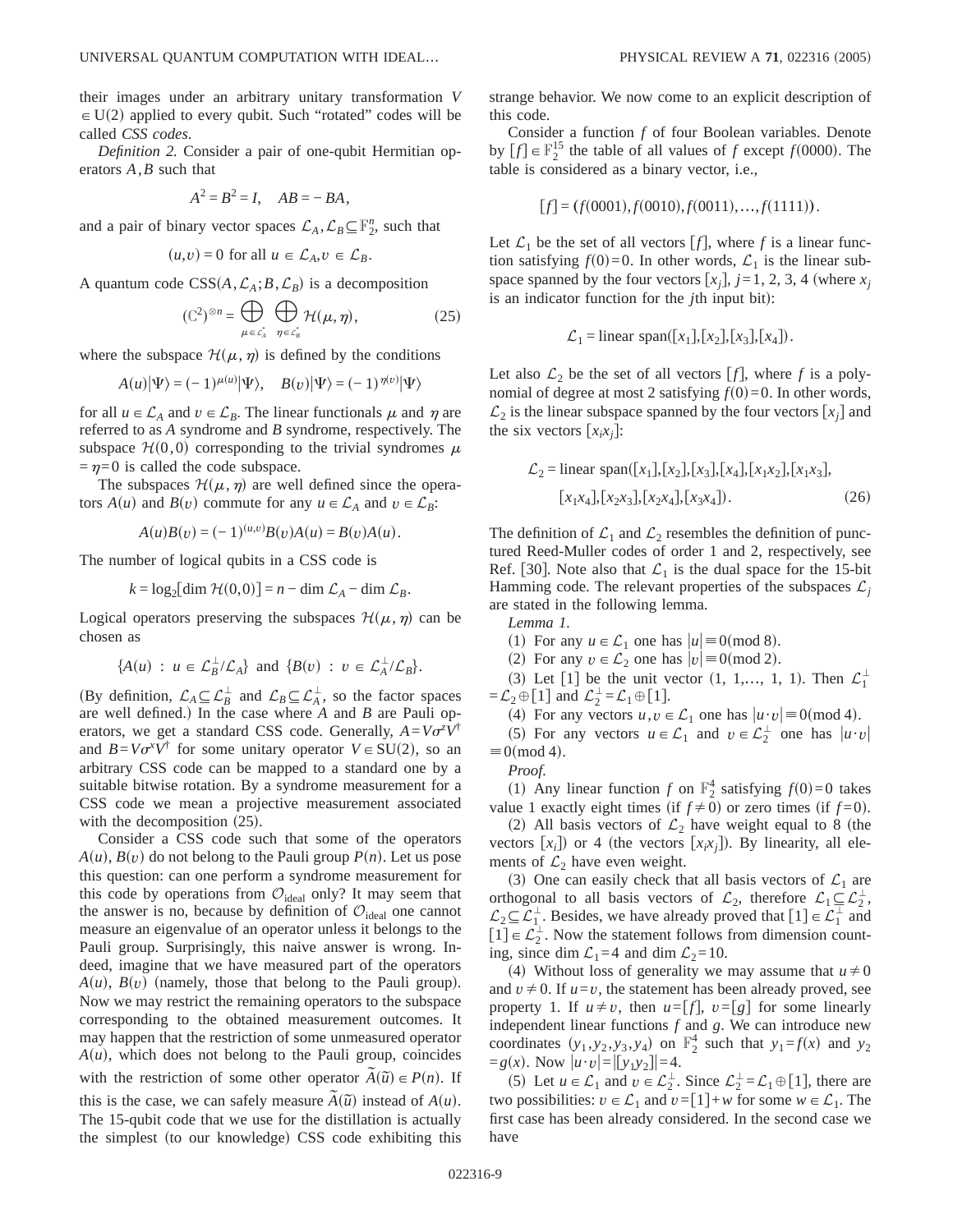$$
|u \cdot v| = \sum_{j=1}^{15} u_j (1 - w_j) = |u| - |u \cdot w|.
$$

It follows from properties 1 and 4 that  $|u \cdot v| \equiv 0 \pmod{4}$ .  $\Box$ Now consider the one-qubit Hermitian operator

$$
A = \frac{1}{\sqrt{2}} (\sigma^x + \sigma^y) = \begin{pmatrix} 0 & e^{-i(\pi/4)} \\ e^{+i(\pi/4)} & 0 \end{pmatrix} = e^{-1(\pi/4)} K \sigma^x,
$$

where  $K$  is the phase shift gate, see Eq.  $(1)$ . By definition,  $A$ belongs to the Clifford group  $C_1$ . One can easily check that  $A^2 = I$  and  $A\sigma^z = -\sigma^z A$ , so the code  $CSS(\sigma^z, \mathcal{L}_2; A, \mathcal{L}_1)$  is well defined. We claim that its code subspace coincides with the code subspace of a certain stabilizer code.

*Lemma 2.* Consider the decomposition

$$
(\mathbb{C}^2)^{\otimes 15} = \bigoplus_{\mu \in \mathcal{L}_2^*} \bigoplus_{\eta \in \mathcal{L}_1^*} \mathcal{H}(\mu, \eta),
$$

associated with the code  $CSS(\sigma^z, \mathcal{L}_2; A, \mathcal{L}_1)$  and the decomposition

$$
(\mathbb{C}^2)^{\otimes 15} = \bigoplus_{\mu \in \mathcal{L}_2^*} \ \bigoplus_{\eta \in \mathcal{L}_1^*} \mathcal{G}(\mu, \eta),
$$

associated with the stabilizer code  $CSS(\sigma^z, \mathcal{L}_2; \sigma^x, \mathcal{L}_1)$ . For any syndrome  $\eta \in \mathcal{L}_1^*$  one has

$$
\mathcal{H}(0,\eta)=\mathcal{G}(0,\eta).
$$

Moreover, for any  $\mu \in \mathcal{L}_2^*$  there exists some  $w \in \mathbb{F}_2^{15}$  such that for any  $\eta \in \mathcal{L}_1^*$ 

$$
\mathcal{H}(\mu, \eta) = A(w)\mathcal{G}(0, \eta). \tag{27}
$$

This Lemma provides a strategy to measure a syndrome of the code  $CSS(\sigma^z, \mathcal{L}_2; A, \mathcal{L}_1)$  by operations from  $\mathcal{O}_{ideal}$ . Specifically, we measure  $\mu$  (i.e., the  $\sigma^z$  part of the syndrome) first, compute  $w = w(\mu)$ , apply  $A(w)^{\dagger}$ , measure  $\eta$  using the stabilizers  $\sigma^x([x_j])$ , and apply  $A(w)$ .

*Proof of the lemma*. Consider an auxiliary subspace,

$$
\mathcal{H}=\bigoplus_{\eta\in\mathcal{L}_1^*}\mathcal{H}(0,\eta)=\bigoplus_{\eta\in\mathcal{L}_1^*}\mathcal{G}(0,\eta),
$$

corresponding to the trivial  $\sigma^z$  syndrome for both CSS codes. Each state  $|\Psi\rangle \in \mathcal{H}(0)$  can be represented as

$$
|\Psi\rangle = \sum_{v \in \mathcal{L}_2^{\perp}} c_v |v\rangle,
$$

where  $c_v$  are some complex amplitudes and  $|v\rangle$  $=|v_1, \ldots, v_{15}\rangle$  are vectors of the standard basis. Let us show that

$$
A(u)|\Psi\rangle = \sigma^x(u)|\Psi\rangle \text{ for any } |\Psi\rangle \in \mathcal{H}, \quad u \in \mathcal{L}_1.
$$

To this end, we represent *A* as  $\sigma^x e^{i\pi/4} K^{\dagger}$ . For any  $u \in \mathcal{L}_1$  and  $v \in \mathcal{L}_2^{\perp}$  we have

$$
A(u)|v\rangle = \sigma^{x}(u)e^{i(\pi/4)|u|-i(\pi/2)|u\cdot v|}|v\rangle = \sigma^{x}(u)|v\rangle,
$$

because  $|u| \equiv 0 \pmod{8}$  and  $|u \cdot v| \equiv 0 \pmod{4}$  (see Lemma 1, parts 1 and  $5$ ).

Since for any  $u \in \mathcal{L}_1$  the operators  $A(u)$  and  $\sigma^x(u)$  act on  $H$  in the same way, their eigenspaces must coincide, i.e.,  $\mathcal{H}(0, \eta) = \mathcal{G}(0, \eta)$  for any  $\eta \in \mathcal{L}_1^*$ .

Let us now consider the subspace  $\mathcal{H}(\mu,\eta)$  for arbitrary  $\mu \in \mathcal{L}_2^*$ ,  $\eta \in \mathcal{L}_1^*$ . By definition,  $\mu$  is a linear functional on  $\mathcal{L}_2 \subseteq \mathbb{F}_2^{15}$ ; we can extend it to a linear functional on  $\mathbb{F}_2^{15}$ , i.e., represent it in the form  $\mu(v)=(w,v)$  for some  $w \in \mathbb{F}_2^{15}$ . Then for any  $|\Psi\rangle \in \mathcal{H}(\mu, \eta), v \in \mathcal{L}_2$ , and  $u \in \mathcal{L}_1$  we have

$$
\sigma^{z}(v)A(w)^{\dagger}|\Psi\rangle = (-1)^{(w,v)}A(w)^{\dagger}\sigma^{z}(v)|\Psi\rangle = A(w)^{\dagger}|\Psi\rangle,
$$
  

$$
A(u)A(w)^{\dagger}|\Psi\rangle = A(w)^{\dagger}A(u)|\Psi\rangle = (-1)^{\eta(v)}A(w)^{\dagger}|\Psi\rangle
$$

(as  $\sigma^z$  and *A* anticommute), hence  $A(w)^\dagger |\Psi\rangle \in \mathcal{H}(0, \eta)$ . Thus

$$
\mathcal{H}(\mu, \eta) = A(w)\mathcal{H}(0, \eta) = A(w)\mathcal{G}(0, \eta).
$$

 $\Box$ 

Lemma 2 is closely related to an interesting property of the stabilizer code  $CSS(\sigma^z, \mathcal{L}_2; \sigma^x, \mathcal{L}_1)$ , namely the existence of a non-Clifford automorphism [23]. Consider a one-qubit unitary operator *W* such that

$$
W\sigma^z W^{\dagger} = \sigma^z
$$
 and  $W\sigma^x W^{\dagger} = A$ .

It is defined up to an overall phase and obviously does not belong to the Clifford group  $C_1$ . However, the bitwise application of *W*, i.e., the operator  $W^{\otimes 15}$ , preserves the code subspace  $\mathcal{G}(0,0)$ . Indeed,  $\hat{W}^{\otimes 15}\mathcal{G}(0,0)$  corresponds to the trivial syndrome of the code

$$
CSS(W\sigma^zW^{\dagger}, \mathcal{L}_2; W\sigma^xW^{\dagger}, \mathcal{L}_1) = CSS(\sigma^z, \mathcal{L}_2; A, \mathcal{L}_1).
$$

Thus  $W^{0,15}G(0,0) = H(0,0)$ . But  $H(0,0) = G(0,0)$  due to the lemma.

Now we are in a position to describe the distillation scheme and to estimate its threshold and yield. Suppose we are given 15 copies of the state  $\rho$ , and our goal is to distill one copy of an *H*-type magic state. We will actually distill the state,

$$
|A_0\rangle = \frac{1}{\sqrt{2}}(|0\rangle + e^{i\frac{\pi}{4}}|1\rangle) = e^{i\frac{\pi}{8}}HK^{\dagger}|H\rangle.
$$

Note that  $|A_0\rangle$  is an eigenstate of the operator *A*; specifically,  $A|A_0\rangle = |A_0\rangle$ . Let us also introduce the state

$$
|A_1\rangle = \sigma^z |A_0\rangle,
$$

which satisfies  $A|A_1\rangle = -|A_1\rangle$ . Since the Clifford group  $C_1$  acts transitively on the set of *H*-type magic states, we can assume that the fidelity between  $\rho$  and  $|A_0\rangle$  is the maximum one among all *H*-type magic states, so that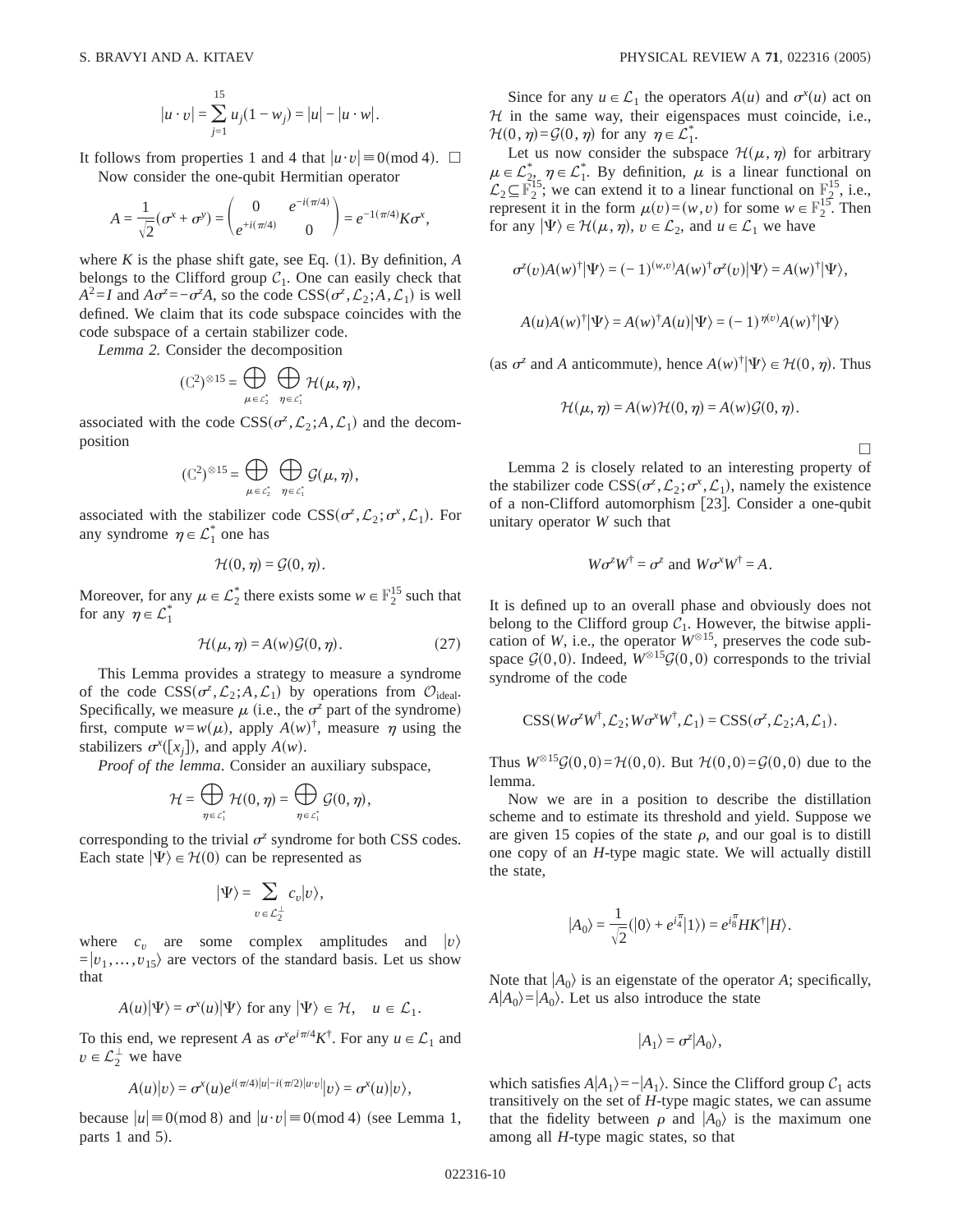$$
F_H(\rho) = \sqrt{\langle A_0 | \rho | A_0 \rangle}.
$$

As in Sec. V we define the initial error probability

$$
\epsilon = 1 - [F_H(\rho)]^2 = \langle A_1 | \rho | A_1 \rangle.
$$

Applying the dephasing transformation

$$
D(\eta) = \frac{1}{2}(\eta + A \eta A^{\dagger})
$$

to each copy of  $\rho$ , we can guarantee that  $\rho$  is diagonal in the  ${A_0, A_1}$  basis, i.e.,

$$
\rho = D(\rho) = (1 - \epsilon)|A_0\rangle\langle A_0| + \epsilon|A_1\rangle\langle A_1|.
$$

Since  $A \in C_1$ , the dephasing transformation can be realized by operations from  $\mathcal{O}_{\text{ideal}}$ . Thus our initial state is

$$
\rho_{\rm in} = \rho^{\otimes 15} = \sum_{u \in \mathbb{F}_2^{15}} \epsilon^{|u|} (1 - \epsilon)^{15 - |u|} |A_u\rangle\langle A_u|, \tag{28}
$$

where  $|A_u\rangle = |A_{u_0}\rangle \otimes \cdots \otimes |A_{u_{15}}\rangle.$ 

According to the remark following the formulation of Lemma 2, we can measure the syndrome  $(\mu, \eta)$  of the code  $CSS(\sigma^z, \mathcal{L}_2; A, \mathcal{L}_1)$  by operations from  $\mathcal{O}_{\text{ideal}}$  only. Let us follow this scheme, omitting the very last step. So, we begin with the state  $\rho_{\text{in}}$ , measure  $\mu$ , compute  $w=w(\mu)$ , apply  $A(w)^{\dagger}$ , and measure  $\eta$ . We consider the distillation attempt successful if  $\eta=0$ . The measured value of  $\mu$  is not important at this stage. In fact, for any  $\mu \in \mathcal{L}_2^*$  the unnormalized postmeasurement state is

$$
\rho_s = \Pi A(w)^{\dagger} \rho_{\text{in}} A(w) \Pi = \Pi \rho_{\text{in}} \Pi.
$$

In this equation  $\Pi$  is the projector onto the code subspace  $\mathcal{H}(0,0) = \mathcal{G}(0,0)$ , i.e.,  $\Pi = \Pi_z \Pi_A$  for

$$
\Pi_z = \frac{1}{|\mathcal{L}_2|} \sum_{v \in \mathcal{L}_2} \sigma^z(v), \quad \Pi_A = \frac{1}{|\mathcal{L}_1|} \sum_{u \in \mathcal{L}_1} A(u). \tag{29}
$$

Let us compute the state  $\rho_s = \Pi \rho_{in} \Pi$ . Since

$$
A(u)|A_w\rangle = (-1)^{(u,w)}|A_w\rangle, \quad \sigma^z(v)|A_w\rangle = |A_{w+v}\rangle,
$$

one can easily see that  $\Pi_A | A_w \rangle = |A_w \rangle$  if  $w \in \mathcal{L}_1^{\perp}$ , otherwise  $\Pi_A | A_w \rangle = 0$ . On the other hand,  $\Pi_z | A_w \rangle$  does not vanish and depends only on the coset of  $\mathcal{L}_2$  that contains *w*. There are only two such cosets in  $\mathcal{L}_1^{\perp}$  (because  $\mathcal{L}_1^{\perp} = \mathcal{L}_2 \oplus [1]$ , see Lemma 1), and the corresponding projected states are

$$
|A_0^L\rangle = \sqrt{|\mathcal{L}_2|} \Pi_z |A_0..._0\rangle = \frac{1}{\sqrt{|\mathcal{L}_2|}} \sum_{v \in \mathcal{L}_2} |A_v\rangle,
$$
  

$$
|A_1^L\rangle = \sqrt{|\mathcal{L}_2|} \Pi_z |A_1..._1\rangle = \frac{1}{\sqrt{|\mathcal{L}_2|}} \sum_{v \in \mathcal{L}_2} |A_{v+1}|.
$$
 (30)

The states  $|A_{0,1}^L\rangle$  form an orthonormal basis of the code subspace. The projections of  $|A_w\rangle$  for  $w \in \mathcal{L}_1^{\perp}$  onto the code subspace are given by these formulas:

$$
\Pi | A_w \rangle = \frac{1}{\sqrt{|\mathcal{L}_2|}} | A_0^L \rangle \text{ if } w \in \mathcal{L}_2,
$$

$$
\Pi | A_w \rangle = \frac{1}{\sqrt{|\mathcal{L}_2|}} |A_1^L \rangle \text{ if } w \in \mathcal{L}_2 + [1].
$$

Now the unnormalized final state  $\rho_s = \Pi \rho_{in} \Pi$  can be expanded as

$$
\rho_s \frac{1}{|\mathcal{L}_2|} \sum_{v \in \mathcal{L}_2} (1 - \epsilon)^{15 - |v|} \epsilon^{|v|} |A_0^L \rangle \langle A_0^L|
$$
  
 
$$
\times + \frac{1}{|\mathcal{L}_2|} \sum_{v \in \mathcal{L}_2} \epsilon^{15 - |v|} (1 - \epsilon)^{|v|} |A_1^L \rangle \langle A_1^L|.
$$

The distillation succeeds with probability

$$
p_s = |\mathcal{L}_2| \text{Tr } \rho_s = \sum_{v \in \mathcal{L}_1^{\perp}} \epsilon^{15-|v|} (1-\epsilon)^{|v|}.
$$

(The factor  $|\mathcal{L}_2|$  reflects the number of possible values of  $\mu$ , which all give rise to the same state  $\rho_s$ .)

To complete the distillation procedure, we need to apply a decoding transformation that would map the twodimensional subspace  $\mathcal{H}(0,0) \subset (\mathbb{C}^2)^{\otimes 15}$  onto the Hilbert space of one qubit. Recall that  $\mathcal{H}(0,0) = \mathcal{G}(0,0)$  is the code subspace of the stabilizer code  $CSS(\sigma^z, \mathcal{L}_2; \sigma^x, \mathcal{L}_1)$ . Its logical Pauli operators can be chosen as

$$
\hat{X} = (\sigma^x)^{\otimes 15}, \quad \hat{Y} = (\sigma^y)^{\otimes 15}, \quad \hat{Z} = -(\sigma^z)^{\otimes 15}.
$$

It is easy to see that  $\hat{X}, \hat{Y}, \hat{Z}$  obey the correct algebraic relations and preserve the code subspace. The decoding can be realized as a Clifford operator  $V \in C_{15}$  that maps  $\hat{X}, \hat{Y}, \hat{Z}$  to the Pauli operators  $\sigma^x, \sigma^y, \sigma^z$  acting on the first qubit. (The remaining 14 qubits become unentangled with the first one, so we can safely disregard them.) Let us show that the logical state  $|A_0^L\rangle$  is transformed into  $|A_0\rangle$  (up to some phase). For this, it suffices to check that  $\langle A_0^L | \hat{X} | A_0^L \rangle = \langle A_0 | \sigma^x | A_0 \rangle$ ,  $\langle A_0^L | \hat{Y} | A_0^L \rangle = \langle A_0 | \sigma^y | A_0 \rangle$ , and  $\langle A_0^L | \hat{Z} | A_0^L \rangle = \langle A_0 | \sigma^z | A_0 \rangle$ . Verifying these identities becomes a straightforward task if we represent  $|A_0^L\rangle$  in the standard basis:

$$
|A_0^L\rangle = |\mathcal{L}_2|^{1/2} 2^{-15/2} \sum_{u \in \mathcal{L}_2^{\perp}} e^{i(\pi/4)|u|} |u\rangle
$$
  
=  $2^{-5/2} \sum_{u \in \mathcal{L}_1} (|u\rangle + e^{-i(\pi/4)} |u + [1])\rangle$ .

To summarize, the distillation subroutine consists of the

following steps.

(1) Measure eigenvalues of the Pauli operators  $\sigma^z([x_j])$ ,  $\sigma^z([x_j x_k])$  (for *j*,*k*=1,2,3,4). The outcomes determine the  $\sigma^z$ syndrome,  $\mu \in \mathcal{L}_2^*$ .

(2) Find  $w = w(\mu) \in \mathbb{F}_2^{15}$  such that  $(w, v) = \mu(v)$  for any *v*  $\in \mathcal{L}_2$ .

(3) Apply the correcting operator  $A(w)^{\dagger}$ .

(4) Measure eigenvalues of the operators  $\sigma^{x}([x_j])$ . The outcomes determine the *A* syndrome,  $\eta \in \mathcal{L}_1^*$ .

(5) Declare failure if  $\eta \neq 0$ , otherwise proceed to the next step.

(6) Apply the decoding transformation, which takes the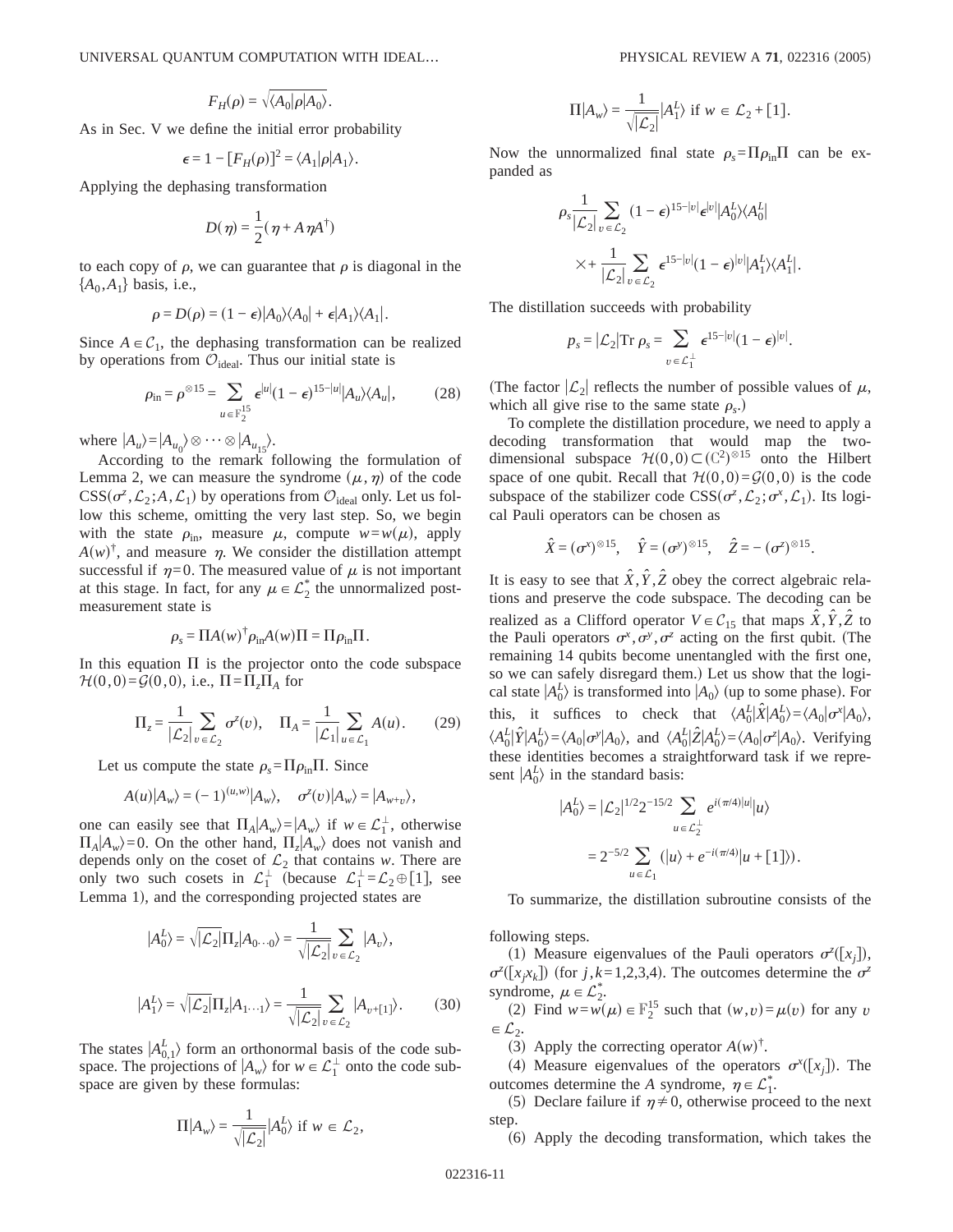code subspace to the Hilbert space of one qubit.

The subroutine succeeds with probability

$$
p_s = \sum_{v \in \mathcal{L}_1^{\perp}} \epsilon^{15-|v|} (1-\epsilon)^{|v|}.
$$
 (31)

In the case of success, it produces the normalized output state

$$
\rho_{\text{out}} = (1 - \epsilon_{\text{out}})|A_0\rangle\langle A_0| + \epsilon_{\text{out}}|A_1\rangle\langle A_1| \tag{32}
$$

characterized by the error probability

$$
\epsilon_{\text{out}} = p_s^{-1} \sum_{v \in \mathcal{L}_2} \epsilon^{15-|v|} (1-\epsilon)^{|v|}.
$$
 (33)

The sums in Eqs.  $(31)$  and  $(33)$  are special forms of socalled weight enumerators. The *weight enumerator* of a subspace  $\mathcal{L} \subseteq \mathbb{F}_2^n$  is a homogeneous polynomial of degree *n* in two variables, namely

$$
W_{\mathcal{L}}(x,y) = \sum_{u \in \mathcal{L}} x^{n-|u|} y^{|u|}.
$$

In this notation,

$$
p_s = W_{\mathcal{L}_1^{\perp}}(\epsilon, 1 - \epsilon), \quad \epsilon_{\text{out}} = \frac{W_{\mathcal{L}_2}(\epsilon, 1 - \epsilon)}{W_{\mathcal{L}_1^{\perp}}(\epsilon, 1 - \epsilon)}.
$$

The MacWilliams identity  $[30]$  relates the weight enumerator of  $\mathcal L$  to that of  $\mathcal L^{\perp}$ :

$$
W_{\mathcal{L}}(x,y) = \frac{1}{|\mathcal{L}^{\perp}|} W_{\mathcal{L}^{\perp}}(x+y,x-y).
$$

Applying this identity and taking into account that  $\mathcal{L}_2^{\perp} = \mathcal{L}_1$  $\bigoplus$ [1] and that  $|u| \equiv 0 \pmod{2}$  for any  $u \in \mathcal{L}_1$  (see Lemma 1), we get

$$
p_s = \frac{1}{16} W_{\mathcal{L}_1}(1, 1 - 2\epsilon), \quad \epsilon_{\text{out}} = \frac{1}{2} \left( 1 - \frac{W_{\mathcal{L}_1}(1 - 2\epsilon, 1)}{W_{\mathcal{L}_1}(1, 1 - 2\epsilon)} \right).
$$
\n(34)

The weight enumerator of the subspace  $\mathcal{L}_1$  is particularly simple:

$$
W_{\mathcal{L}_1}(x, y) = x^{15} + 15x^7y^8.
$$

Substituting this expression into Eq.  $(34)$ , we arrive at the following formulas:

$$
p_s = \frac{1 + 15(1 - 2\epsilon)^8}{16},
$$
\n(35)

$$
\epsilon_{\text{out}} = \frac{1 - 15(1 - 2\epsilon)^7 + 15(1 - 2\epsilon)^8 - (1 - 2\epsilon)^{15}}{2[1 + 15(1 - 2\epsilon)^8]}.
$$
 (36)

The function  $\epsilon_{\text{out}}(\epsilon)$  is plotted in Fig. 3. Solving the equation  $\epsilon_{\text{out}}(\epsilon) = \epsilon$  numerically, we find the threshold error probability:

$$
\epsilon_0 \approx 0.141. \tag{37}
$$



FIG. 3. The final error probability  $\epsilon_{\text{out}}(\epsilon)$  for the *H*-type states distillation.

Let us examine the asymptotic properties of this scheme. For small  $\epsilon$  the distillation subroutine succeeds with probability close to 1, therefore the yield is close to 1/15. The output error probability is

$$
\epsilon_{\text{out}} \approx 35 \epsilon^3. \tag{38}
$$

Now suppose that the subroutine is applied recursively. From *n* copies of the state  $\rho$  with a given  $\epsilon$ , we distill one copy of the magic state  $|A_0\rangle$  with the final error probability

$$
\epsilon_{\text{out}}(n,\epsilon) \approx \frac{1}{\sqrt{35}} (\sqrt{35}\epsilon)^{3^k}, \quad 15^k \approx n,
$$

where  $k$  is the number of recursion levels (here we neglect the fluctuations in the number of successful distillation attempts). Solving these equation, we obtain the relation

$$
\epsilon_{\text{out}}(n,\epsilon) \sim (\sqrt{35}\epsilon)^{n^{\xi}}, \quad \xi = 1/\log_3 15 \approx 0.4. \quad (39)
$$

It characterizes the efficiency of the distillation scheme.

#### **VII. CONCLUSION AND SOME OPEN PROBLEMS**

We have studied a simplified model of fault-tolerant quantum computation in which operations from the Clifford group are realized exactly, whereas decoherence occurs only during the preparation of nontrivial ancillary states. The model is fully characterized by a one-qubit density matrix  $\rho$ describing these states. It is shown that a good strategy for simulating universal quantum computation in this model is "magic states distillation." By constructing two particular distillation schemes we find a threshold polarization of  $\rho$ above which the simulation is possible.

The most exciting open problem is to understand the computational power of the model in the region of parameters  $1 < |\rho_x| + |\rho_y| + |\rho_z| \leq 3/\sqrt{7}$  (which corresponds to  $F_T^* < F_T(\rho)$ )  $\leq F_T$ , see Sec. I). In this region, the distillation scheme based on the five-quit code does not work, while the Gottesman-Knill theorem does not yet allow the classical simulation. One possibility is that a transition from classical to universal quantum behavior occurs on the octahedron boundary,  $|\rho_x|$  $+|\rho_{y}|+|\rho_{z}|=1.$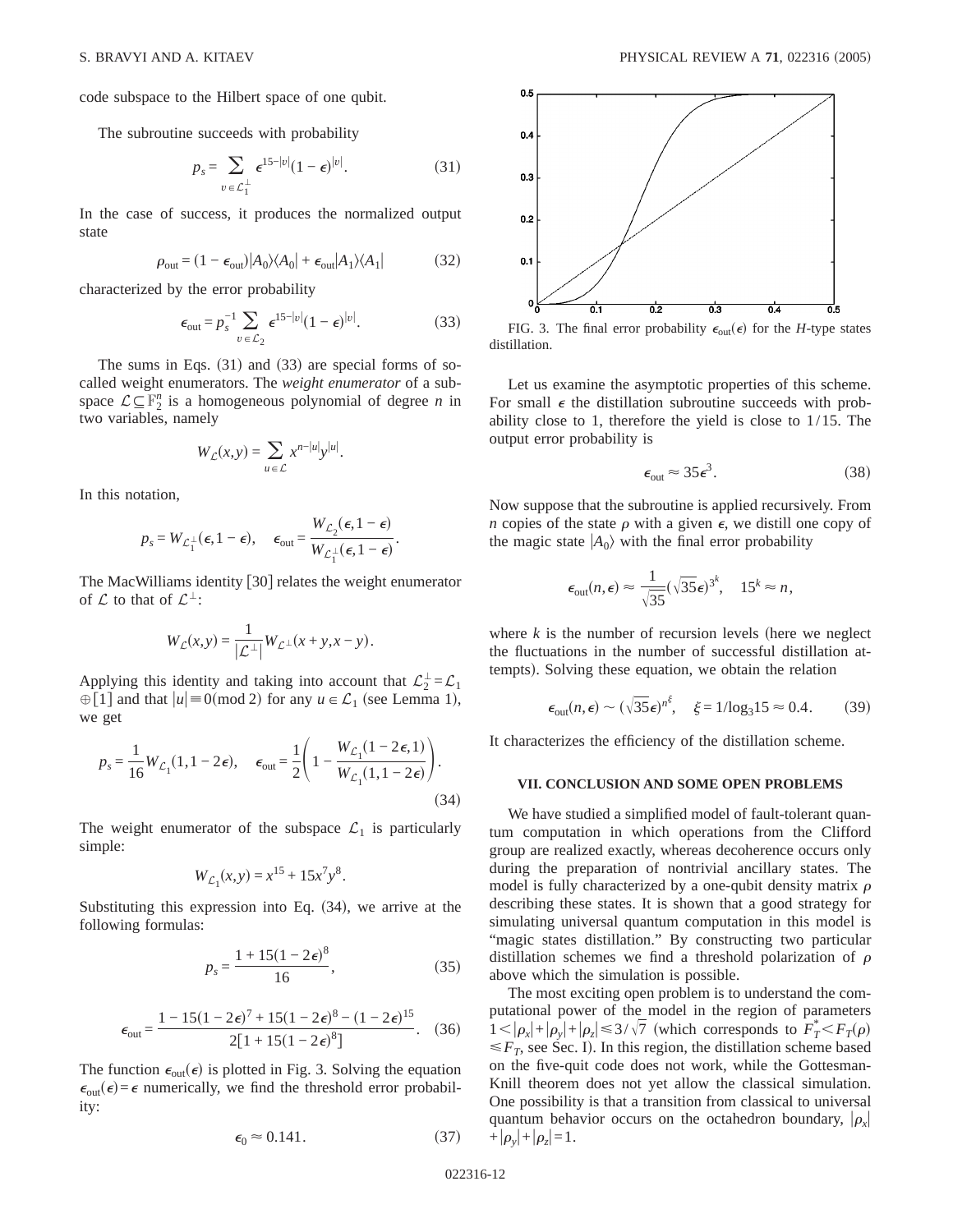To prove the existence of such a transition, one it suffices to construct a *T*-type states distillation scheme having the threshold fidelity  $\overline{F}_T^*$ . A systematic way of constructing such schemes is to replace the five-qubit by a  $GF(4)$ -linear stabilizer code. A nice property of these codes is that the bitwise application of the operator *T* preserves the code subspace and acts on the encoded qubit as  $T$ , see Ref. [31] for more details. One can check that the error-correcting effect described in Sec. V takes place for an arbitrary  $GF(4)$ -linear stabilizer code, provided that the number of qubits is *n*=6*k*−1 for any integer *k*. Unfortunately, numerical simulations we performed for some codes with  $n=11$  and  $n=17$  indicate that the threshold fidelity increases as the number of qubits increases. So it may well be the case that the five-qubit code is the best  $GF(4)$ -linear code as far as the distillation is concerned.

From the experimental point of view, an exciting open problem is to design a physical system in which reliable storage of quantum information and its processing by Clifford group operations is possible. Since our simulation scheme tolerates strong decoherence on the ancilla preparation stage, such a system would be a good candidate for a practical quantum computer.

## **ACKNOWLEDGMENTS**

We thank Mikhail Vyalyi for bringing to our attention many useful facts about the Clifford group. This work has been supported in part by the National Science Foundation under Grant No. EIA-0086038.

### **APPENDIX**

The purpose of this section is to prove Eq.  $(15)$ . Let us introduce this notation:

$$
|\hat{T}_0\rangle = |T_{00000}\rangle \text{ and } |\hat{T}_1\rangle = |T_{11111}\rangle.
$$

Consider the set  $S_{+}(5) \subset S(5)$  consisting of all possible tensor products of the Pauli operators  $\sigma^x$ ,  $\sigma^y$ ,  $\sigma^z$  on five qubits (clearly,  $|S_+(5)| = 4^5 = |S(5)|/2$  since elements of *S*(5) may have a plus or minus sign). For each  $g \in S<sub>+</sub>(5)$  let |g|  $\in [0,5]$  be the number of qubits on which *g* acts nontrivially (e.g.,  $|\sigma^x \otimes \sigma^x \otimes \sigma^y \otimes I \otimes I| = 3$ ). We have

$$
|\hat{T}_0\rangle\langle\hat{T}_0| = \frac{1}{2^5} \sum_{g \in S_+(5)} \left(\frac{1}{\sqrt{3}}\right)^{|g|} g.
$$

Now let us expand the formula  $(13)$  for the projector  $\Pi$ . Denote by  $G \subset P(5)$  the Abelian group generated by the stabilizers  $S_1$ ,  $S_2$ ,  $S_3$ ,  $S_4$ . It consists of 16 elements. Repeatedly conjugating the stabilizer  $S_1$  by the operator  $\hat{T} = T^{\otimes 5}$ , we get three elements of *G*:

$$
S_1 = \sigma^x \otimes \sigma^z \otimes \sigma^z \otimes \sigma^x \otimes I,
$$
  

$$
S_1 S_3 S_4 = \sigma^z \otimes \sigma^y \otimes \sigma^y \otimes \sigma^z \otimes I,
$$
  

$$
S_3 S_4 = \sigma^y \otimes \sigma^x \otimes \sigma^x \otimes \sigma^y \otimes I.
$$

Due to the cyclic symmetry mentioned in Sec. V, the 15 cyclic permutations of these elements also belong to *G*; together with the identity operator they exhaust the group *G*. Thus  $G \subset S_{+}(5)$ , and we have

$$
\Pi = \frac{1}{16} \sum_{h \in G} h.
$$

Taking into account that  $Tr(gh) = 2^5 \delta_{g,h}$  for any  $g, h \in S_+(5)$ , we get

$$
\langle \hat{T}_0 | \Pi | \hat{T}_0 \rangle = \frac{1}{2^9} \sum_{h \in G} \sum_{g \in S_+(5)} 3^{-|g|/2} \text{Tr}(gh) = \frac{1}{16} \sum_{g \in G} 3^{-|g|/2} = \frac{1}{6}.
$$

Similar calculations show that  $\langle \hat{T}_1 | \Pi | \hat{T}_1 \rangle = \frac{1}{6}$ .

- f1g E. Knill, R. Laflamme, and W. Zurek, Science **279**, 342  $(1998).$
- [2] C. Zalka, e-print quant-ph/9612028.
- [3] A. Steane, Phys. Rev. Lett. **78**, 2252 (1997).
- f4g E. Dennis, A. Kitaev, A. Landahl, and J. Preskill, J. Math. Phys. 43, 4452 (2002).
- [5] A. Kitaev, Ann. Phys. (N.Y.) **303**, 2 (2003).
- [6] M. Freedman, M. Larsen, and Z. Wang, e-print quant-ph/ 0001108.
- [7] M. Freedman, A. Kitaev, M. Larsen, and Z. Wang, Bull., New Ser., Am. Math. Soc. 40, 31 (2002).
- [8] C. Mochon, Phys. Rev. A **69**, 032306 (2004).
- [9] G. Moore and N. Read, Nucl. Phys. B **360**, 362 (1991).
- [10] C. Nayak and F. Wilczek, Nucl. Phys. B 479, 529 (1996).
- [11] B. Doucot and J. Vidal, Phys. Rev. Lett. **88**, 227005 (2001).
- [12] M. Feigel'man and L. Ioffe, Phys. Rev. B 66, 224503 (2002).
- [13] J. Preskill, e-print quant-ph/9712048.
- [14] D. Gottesman, Ph.D. thesis, Caltech, Pasadena, 1997, URL http://arxiv.org/abs/quant-ph/9705052.
- [15] M. Nielsen and I. Chuang, *Quantum Computation and Quan*tum Information (Cambridge University Press, Cambridge, England, 2000).
- [16] D. Gottesman, Phys. Rev. A **57**, 127 (1998).
- $[17]$  E. Knill, e-print quant-ph/0402171.
- [18] E. Knill, e-print quant-ph/0404104.
- [19] D. Gottesman and I. Chuang, Nature (London) 402, 390  $(1999).$
- [20] W. Dur and H. Briegel, Phys. Rev. Lett. **90**, 067901 (2003).
- [21] D. Aharonov, e-print quant-ph/9602019.
- $[22]$  E. Dennis, Phys. Rev. A  $63$ , 052314  $(2001)$ .
- [23] E. Knill, R. Laflamme, and W. Zurek, e-print quant-ph/ 9610011.